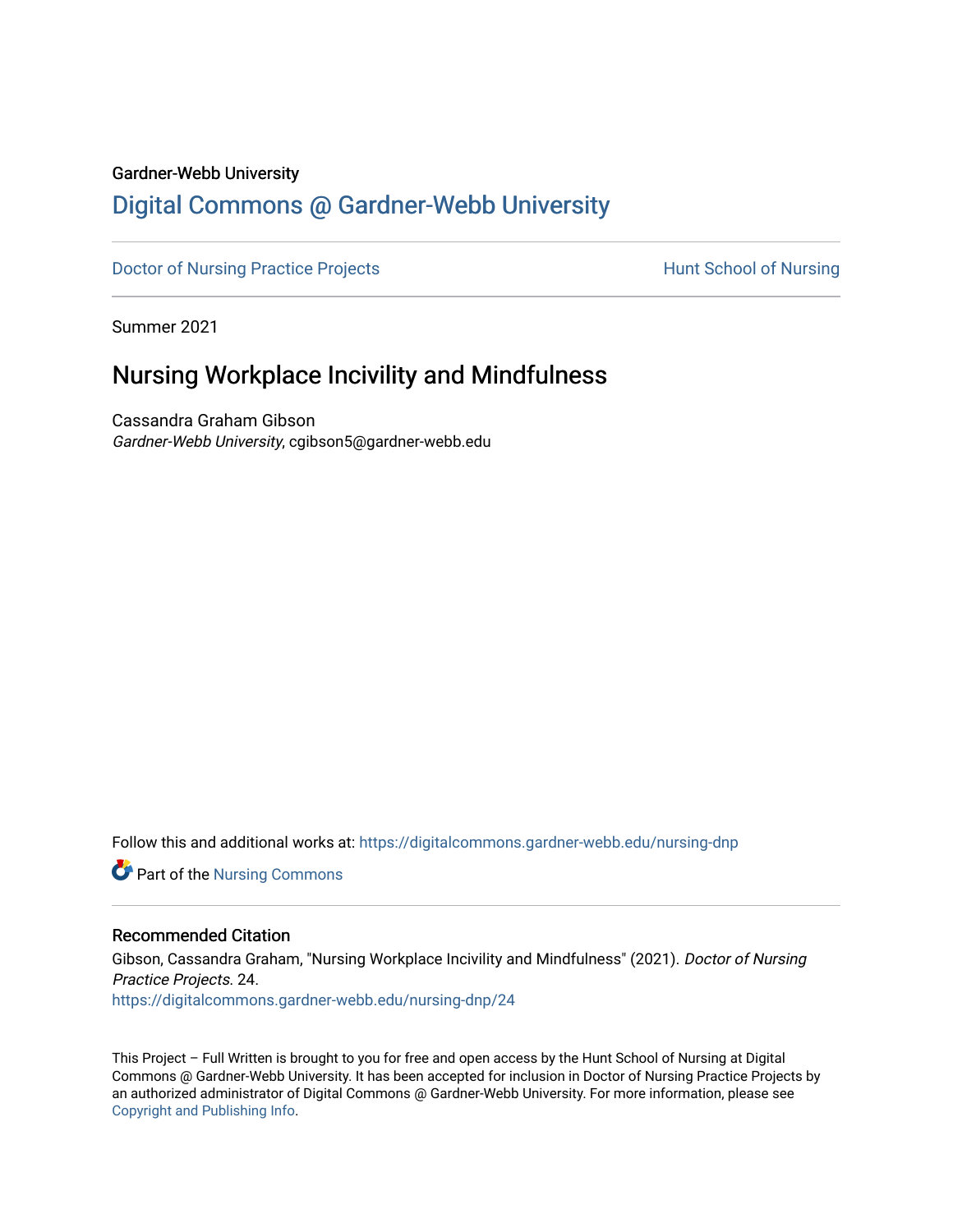## **Nursing Workplace Incivility and Mindfulness**

by

Cassandra Graham Gibson

A project submitted to the faculty of Gardner-Webb University Hunt School of Nursing in partial fulfillment of the requirements for the degree of Doctorate of Nursing Practice

Boiling Springs

2021

\_\_\_\_\_\_\_\_\_\_\_\_\_\_\_\_\_\_\_\_\_\_\_\_\_\_\_\_\_\_\_\_\_\_\_\_\_ \_\_\_\_\_\_\_\_\_\_\_\_\_\_\_\_\_\_\_\_\_\_\_\_\_\_\_\_\_\_

Submitted by:  $\blacksquare$ 

Cassandra Graham Gibson, MSN, BS, RN Nicole P. Waters, DNP, RN

July 25, 2021<br>Date **Date Date** Date Date Date

July 24, 2021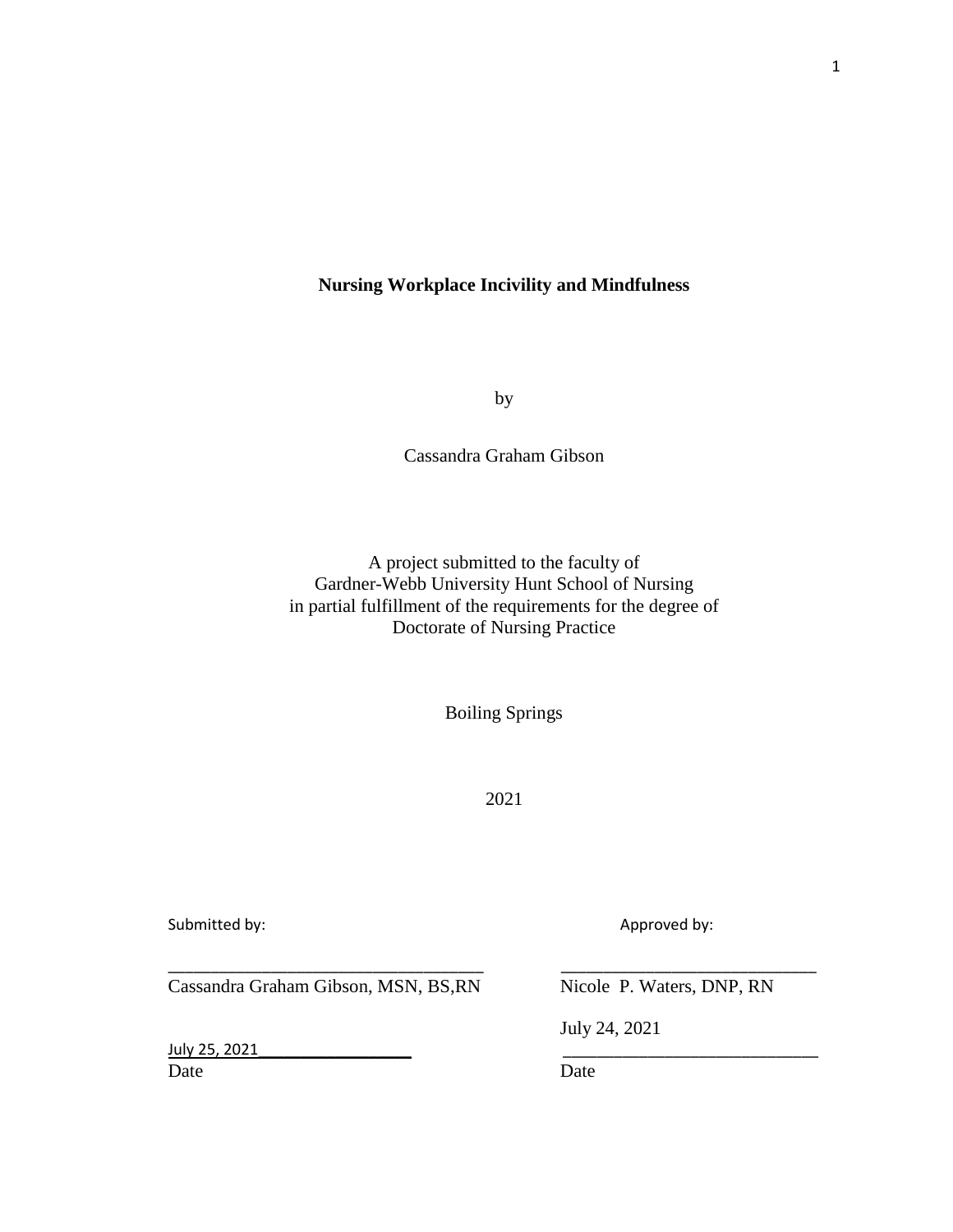#### **Abstract**

Nurse incivility is currently prevalent in the nursing workplace. Incivility is described in the form of disrespectful attitudes and behaviors. Ethnic values may be ignored by those committing uncivil behaviors. Victims of incivility may not report uncivil incidents. Organizations and other stakeholders may discover difficulty in responding or exploring causative incivility behavior**.** Workplace incivility may be displayed as unsafe actions, nurse management errors, and staff dissatisfaction.Nursing staff may decide on resigning positions because of workplace incivility. Healthy, civil, caring workplace environments are imperative to patient and staff well-being.

Workplace incivility intervention may introduce a solution to uncivil behavior, rebuild working relationships, increase staff fulfillment, and restore a healthy environment. Organizational mindfulness intervention may be used to stimulate leadership on investigating incivility motives, pursuing resolutions to uncivil events, and assuring staff satisfaction. Mindfulness intervention actions may cultivate caring and perceptive behaviors. Striving on understanding others and self-reflection on moral and ethical values are activities of mindfulness intervention. Mindfulness intervention may mitigate workplace incivility.

*Keywords:* incivility, workplace, civil, self-reflection, caring-relationships, mindfulness, intervention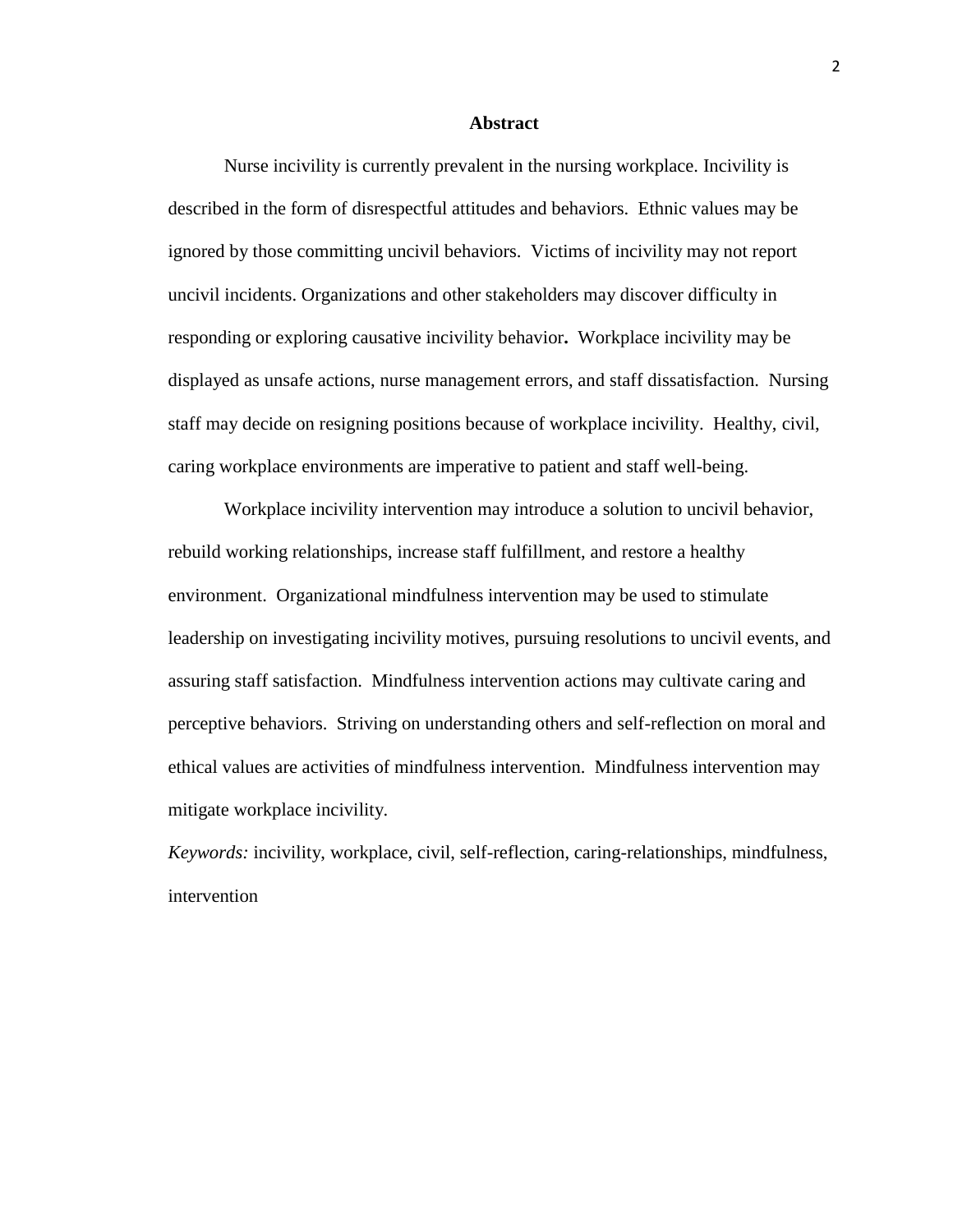#### **Acknowledgements**

I have experienced a God-driven doctoral venture. I give all glory to God! Biblically extoled, God stated, "I will never leave thee, nor forsake thee" (Hebrews 13:5c King James Version).

My minister son, Lonnie, and woman-of-God, daughter, Maggie, have contributed hours of much needed nurturing. Grandchildren, just being around, have replenished my energy as needed; one saying, "Do it Nana."Other family, particularly James, Tony, and aunt, Dr. Cynthia Rand-Johnson, have gracefully encouraged me. Parent memories on their wanting a doctor-daughter have provided comforting spiritual delight.Friends, Vonn and Sharon, and longtime friend, Dr. Gladys Long, rendered constant motivational greetings.

Dr. Waters, my doctoral advisor and mentor has been all and beyond what any student requires. Support, supervision, focus, and visionary guidance are Dr. Waters gifts which she has afforded me with no reservation. My pastor, Dr. Sturdivant, and doctoral project mentor, Dr. Clark, fulfilled leadership roles centered on my doctoral project. Heavenly Father, thank you for all who sprinkled ardent measures of care which you so watchfully allowed.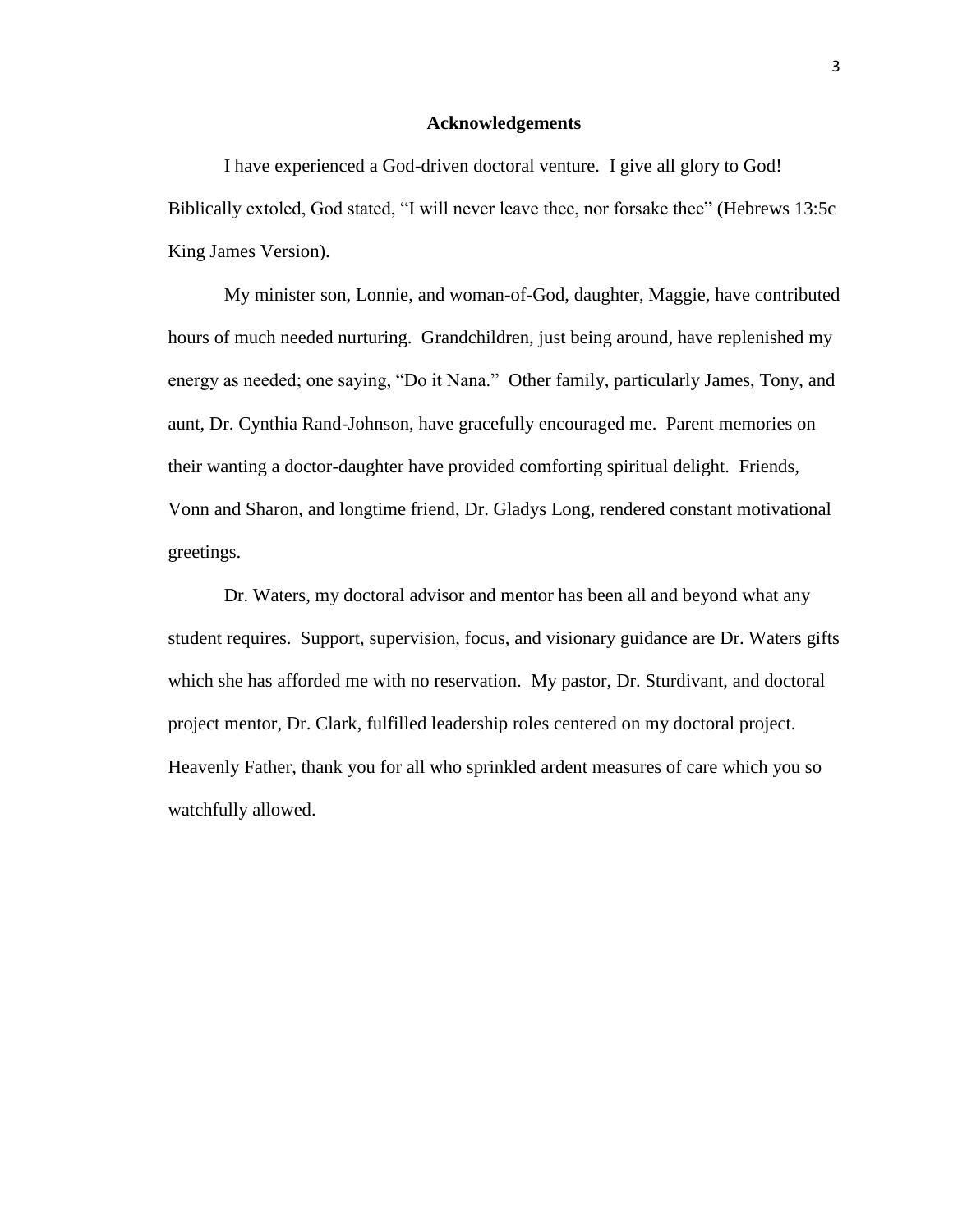# **Table of Contents**

| <b>SECTION II: LITERATURE REVIEW</b>                        |  |
|-------------------------------------------------------------|--|
|                                                             |  |
|                                                             |  |
| SECTION III: NEEDS ASSESSMENT                               |  |
|                                                             |  |
| <b>SECTION IV: Goals, Objectives, and Mission Statement</b> |  |
|                                                             |  |
|                                                             |  |
|                                                             |  |
| <b>SECTION V: Theoretical Underpinnings</b>                 |  |
|                                                             |  |
| <b>SECTION VI: Work Planning</b>                            |  |
|                                                             |  |
| <b>SECTION VII: Evaluation Planning</b>                     |  |
|                                                             |  |
| <b>SECTION VIII: Program Implementation</b>                 |  |
|                                                             |  |
|                                                             |  |
| <b>SECTION IX: Interpretation of Data</b>                   |  |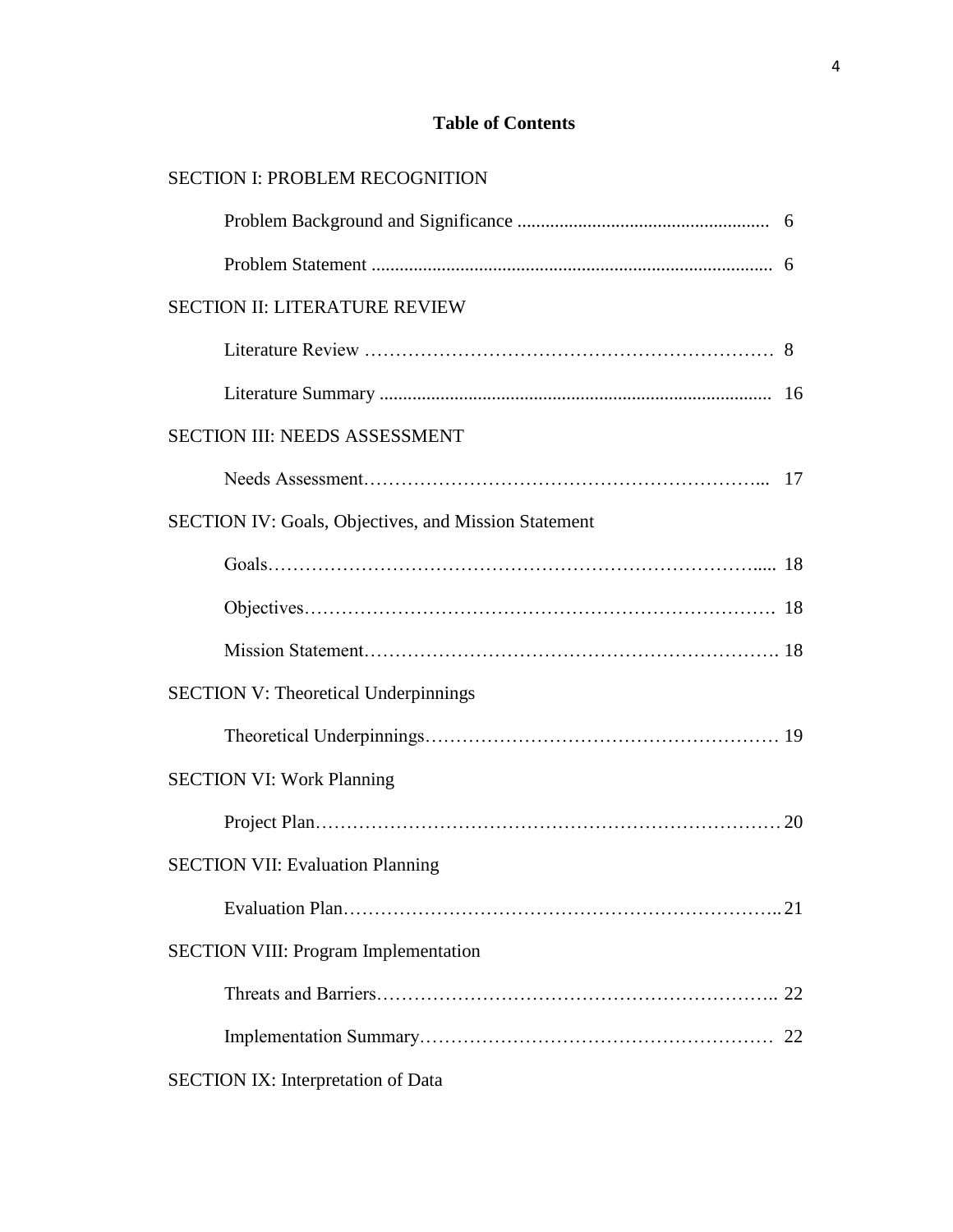| <b>SECTION X: Utilization and Reporting of Results</b> |  |  |  |  |  |  |
|--------------------------------------------------------|--|--|--|--|--|--|
|                                                        |  |  |  |  |  |  |
| <b>REFERENCES</b>                                      |  |  |  |  |  |  |
| <b>APPENDICES</b>                                      |  |  |  |  |  |  |
| Appendix A – Springfield Project Acceptance Letter     |  |  |  |  |  |  |
| Appendix B – Project Email Invitation                  |  |  |  |  |  |  |
| Appendix $C$ – Informed Consent                        |  |  |  |  |  |  |
| Appendix $D - Pre/Post$ -survey Questions              |  |  |  |  |  |  |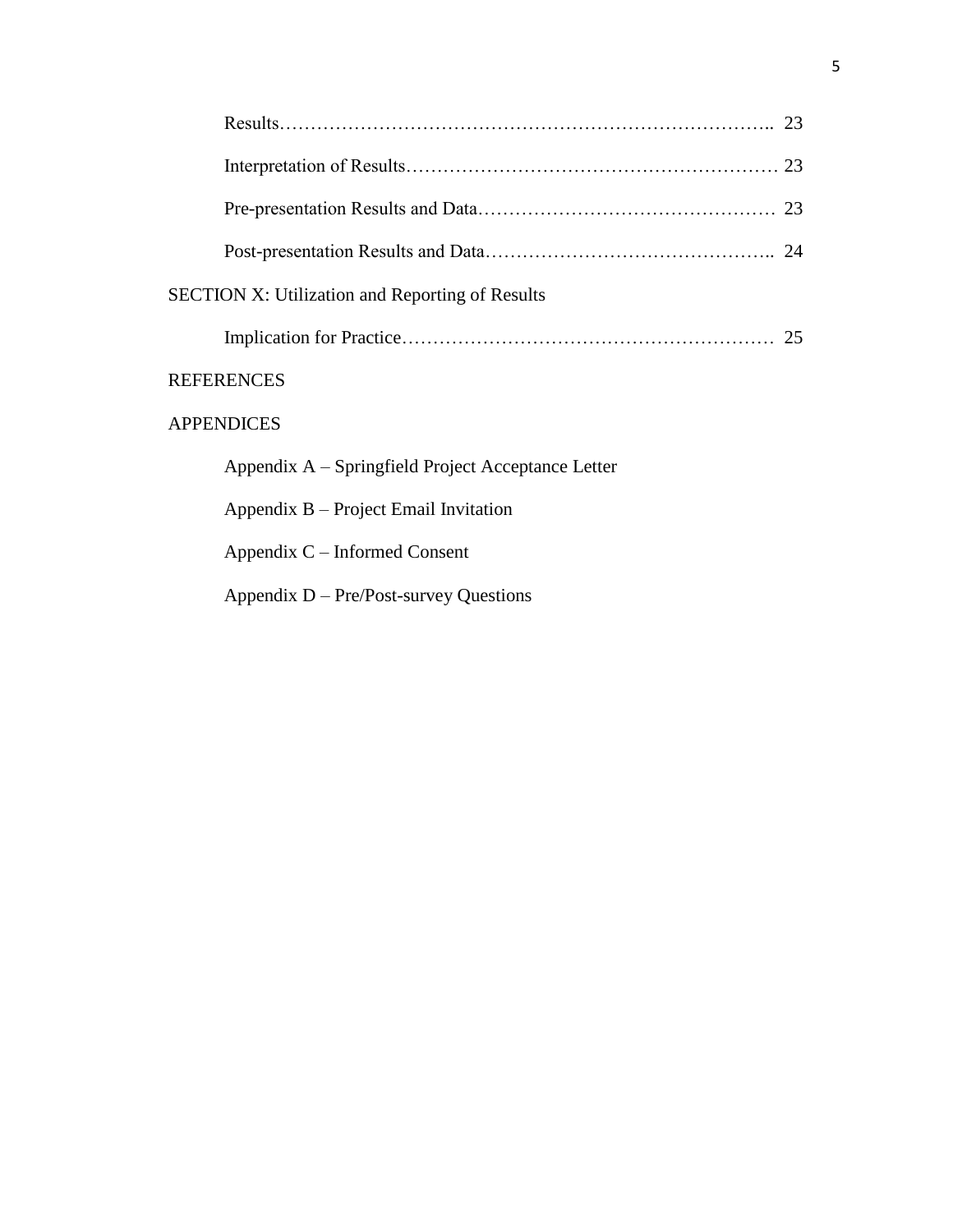#### **Section I**

#### **Problem Background and Significance**

The Bureau of Labor Statistics indicates that 1.2 million nursing vacancies will emerge between 2014 and 2022. By 2025, the nursing shortage is expected to be twice as large as any nurse shortage since the inception of Medicare and Medicaid in the 1960's (Grant, 2016). While the nursing shortage has many contributing factors, some nurses are leaving the nursing profession because of experiences with incivility. The problem of nurse incivility remains prevalent after many years of existence (Lachman, 2015).

Nursing incivility is uncivil behavior displayed when nurse colleagues are disrespectful, rude, condescending, or acting as a bully toward another. Nursing incivility may be observed in workplace environments (Emmons, 2018). Contemplation on meaningful communication and interpersonal relationships among nurses may develop healthy workplace atmospheres (Clark, 2015). Watson's theory on human caring reflects on relational caring and incivility. The practice of mindfulness, an action of individual sensitivity and awareness, may be used as an intervention for nursing incivility (King et al., 2019).

#### **Problem Statement**

Nursing workplace incivility presented in uncivil activities may lead to negative outcomes. The negative outcomes include chronic stress, poor physical and psychological health issues, burnout, and nurse resignations (Vagharseyyedin, 2015). Nursing incivility may affect the overall well-being of nurses and organizational obligation to patient healthcare and safety (Vagharseyyedin, 2015). Nursing workplace gaps in civil behavior activeness necessitate intervention to restore and enforce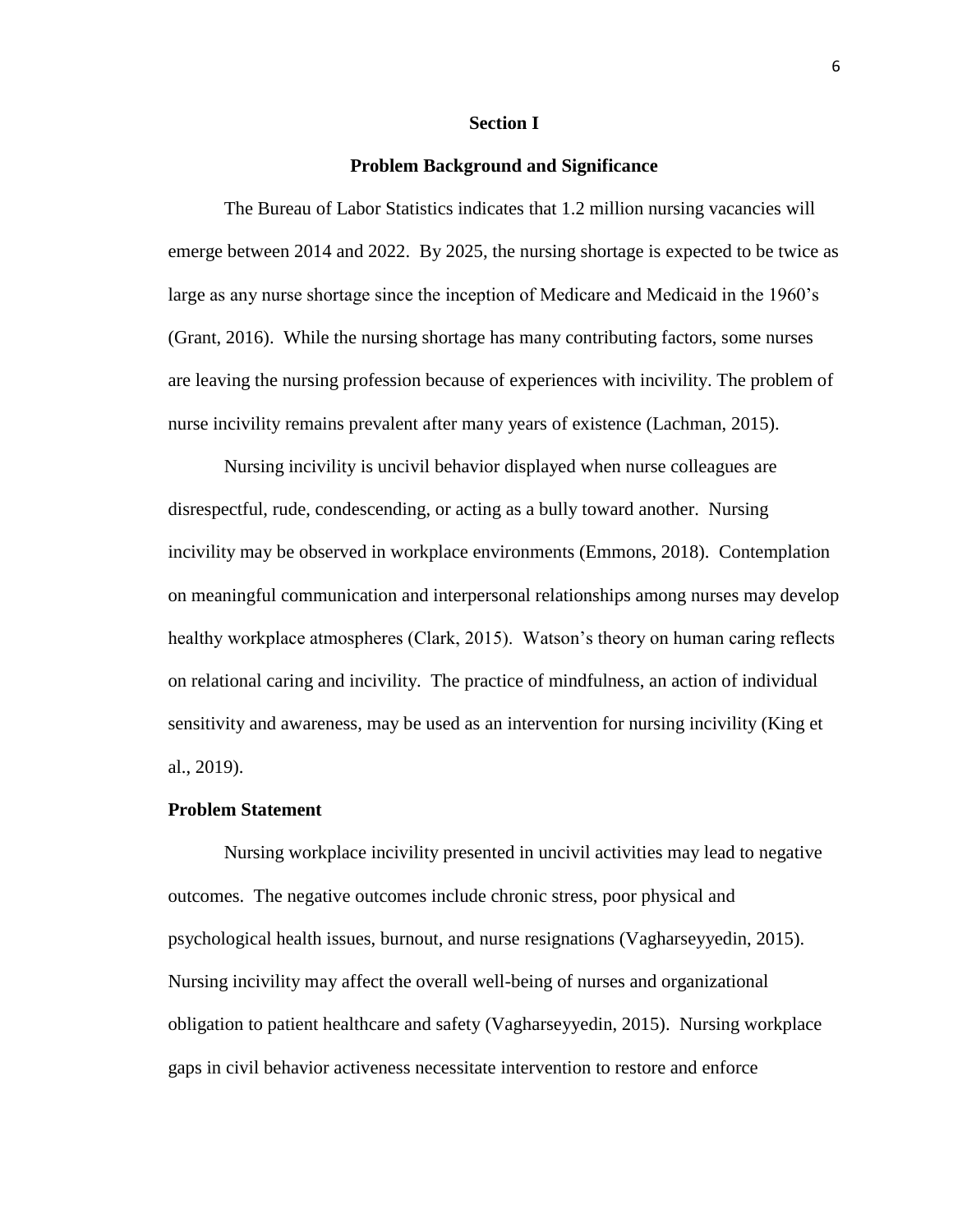professional nursing endeavors. Civil behavior interventions are imperative. This DNP project will explore nursing incivility intervention compared to no nursing incivility intervention.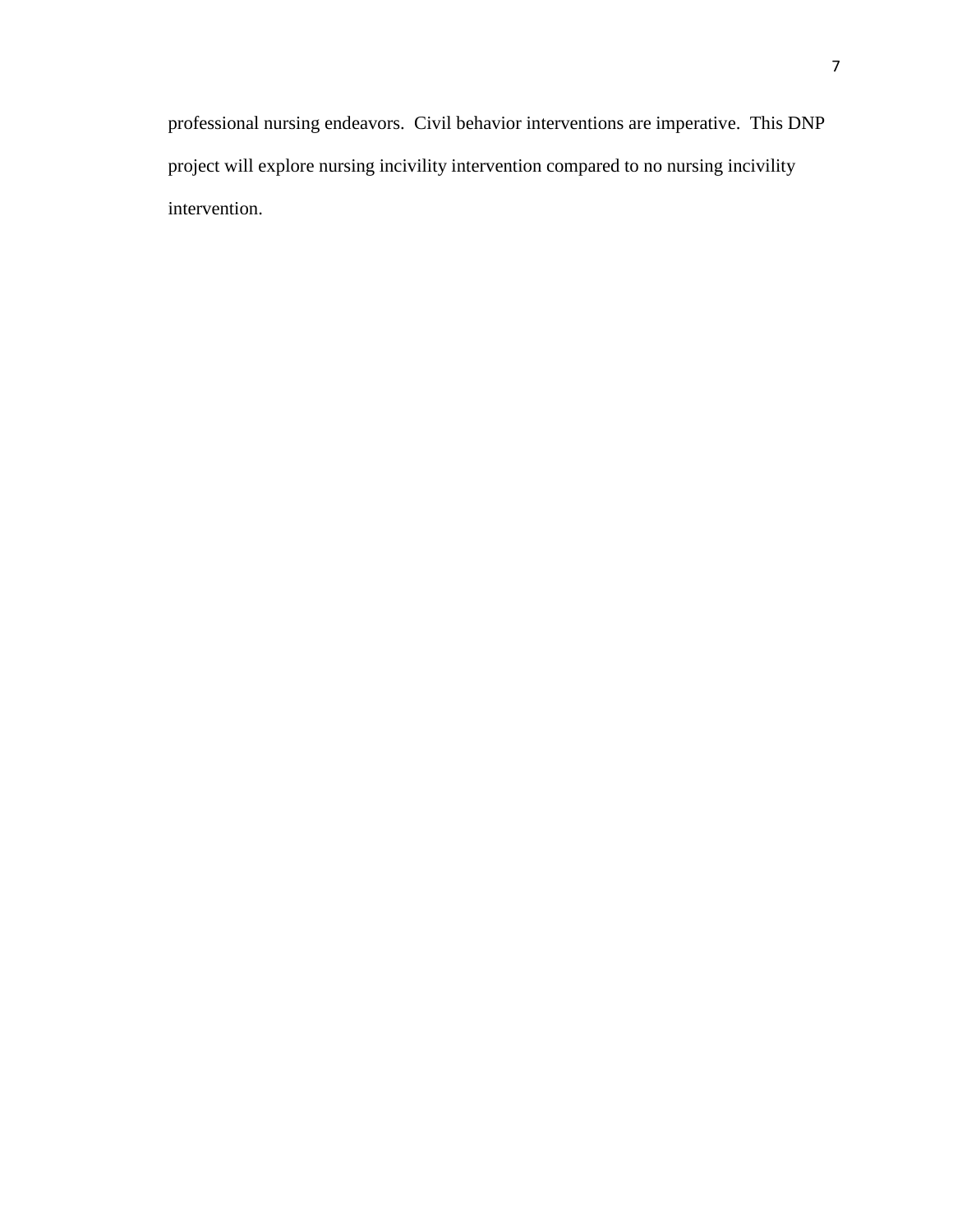#### **Section II**

#### **Literature Review**

#### **Incivility**

Literature review on incivility enables the advanced nurse to unveil nurse incivility behaviors in the workplace. Incorporated themes based on nursing professionalism, ethics of caring, and components to establish, nourish, and sustain nurse relationships are achieved through literature review. Themes such as ethical standards, nursing challenges and affirmation, workplace caring, and fundamental goals to reduce incivility are explored during the literature review.

Lachman (2015) addressed the prevalence of nurse incivility as a deterrent to ethical reasoning. Nurse incivility is identified as a probable product of non-ethical reasoning, which may affect safe nursing practices (Lachman, 2015). Victims of incivility may not always report the intimidating or disrespectful experience for fear of retaliation (Lachman, 2015). Victims of nursing incivility may or may not report the experiences and struggle to move forward in the nursing profession. Nurse victims' struggle to move forward in nursing may require an unpredicted time frame of intervention (Lachman, 2015).

A healthy healthcare workplace environment exemplifies organizational safety and well-being. Nursing civility is recognized through ethical and effective leadership (Clark et al., 2016). Nursing relational and civil behaviors are embodied in ethical recognition and the creation of individual efforts to sustain civility. Nurse relationships are cultivated on the belief of respect, trust, and caring. Valued nursing collaboration on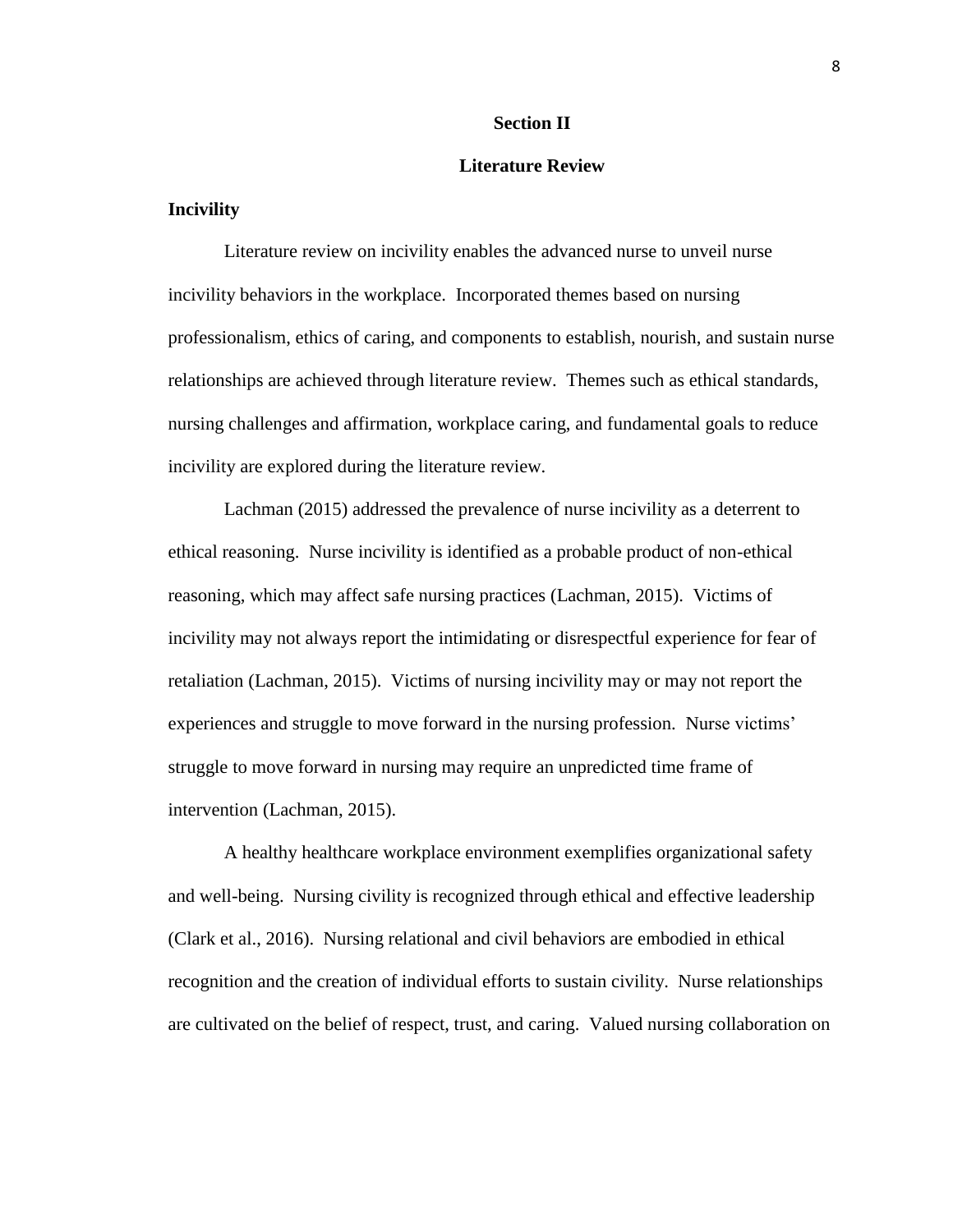establishing significant partnerships results in successful organizational outcomes and quality patient care (Clark et al., 2016).

Bullying among nurses is uncivil behavior which constitutes recurring undesirable harmful events. The intentional events are dishonorable and offensive which associated with incivility presents a hostile workplace environment. Bullying may include condescending, disruptive, disrespectful, and passive-aggressive behaviors (Spruce, 2019). Causes of bullying may include work culture and organizational response to bullying. Organizational leaders are responsible for establishing a bully-free environment and maintaining a safe workplace culture through policy on individual liability, intervention, effective communication, and caring (Spruce, 2019).

Relationships among workplace nurses are centered on human caring principles and ethnic values, which are elements of caring (DeIuliis & Flinko, 2016). Incivility is not an element of caring. Professional civility is emphasized in the workplace and is needed to express a sense of serving others (DeIuliis & Flinko, 2016). Ethics of caring produces an understanding of nurse professionalism in the healthcare organization. The act of forgiveness is an important element to sustain nurse relationships and encourage civil behaviors (DeIuliis & Flinko, 2016).

Nurse to nurse caring may be the first step to resolving nursing incivility. The civil behavior of caring begins with self-reflection of moral and ethical values. Enabling an optimistic healthcare workplace environment is essential to caring behaviors (King et al., 2019). Caring for another as you would have them care for you is a learned process involving self-care beliefs and ideals. The American Nurses Association Code of Ethics refers to relational boundaries as elements of integrity and ethical practices. Supportive,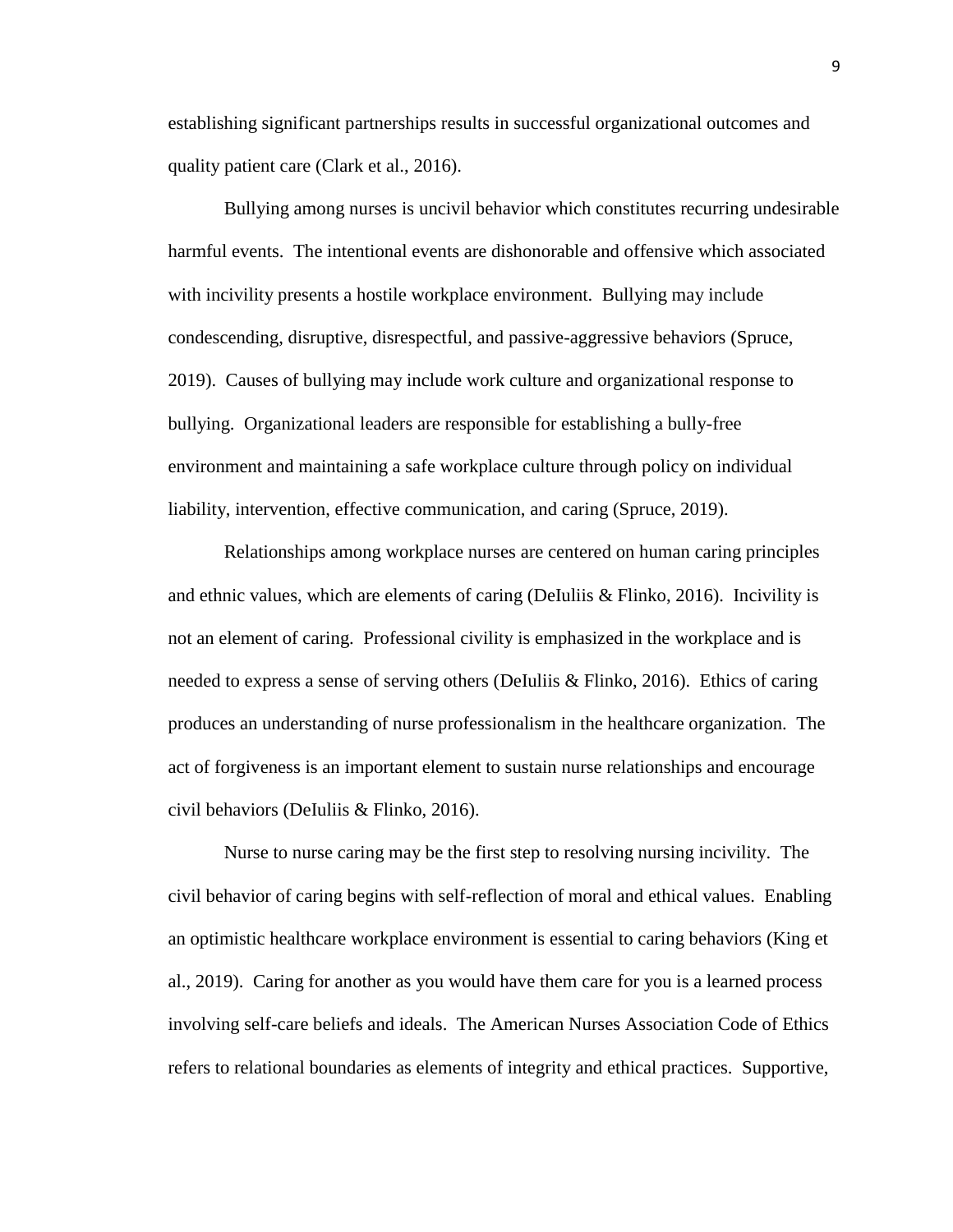respectful, and professional conduct demonstrate caring for others (King et al., 2019). The practice of mindfulness on nurse civil relationships exhibits activity of personal thoughtfulness, full presence, and openness to others. Personal consideration experienced through mindfulness reduces physiological and psychological stress. Caring through mindfulness practices may reduce workplace nursing incivility (King et al., 2019).

#### **Ethical issues, and impaired practice**

Nursing ethical issues in the workplace may be related to individual disruptive behaviors (Lachman, 2015). Disruptive behaviors are a violation of the Code of Ethics for Nurses. Examples of disruptive behaviors, as defined by the Code of Ethics, are throwing objects, banging a telephone receiver on a desk in the nursing station, intentionally damaging care equipment, and exposing patients and staff to hazardous fluids (Lachman, 2015).

Bullying goes beyond disruptive behaviors because the bullying individual will mistreat and bully specific persons. Nurses are committed to caring and are advocates of ethical nursing practices (Lachman, 2015). Nurses are expected to report unethical concerns and practices. Incivility is considered impaired practice when work climate, patients, nursing staff, and anyone are impacted by uncivil behaviors (Lachman, 2015).

Health care organizations, nursing practice settings, and nursing education programs are areas where active nursing incivility occurs (Kerber et al., 2015). The nursing work environments and classroom settings exhibiting uncivil behaviors are contributing factors to poor nursing morale and decreased productivity (Kerber et al., 2015). Increased absenteeism and greater nursing job turnovers are attributed to nursing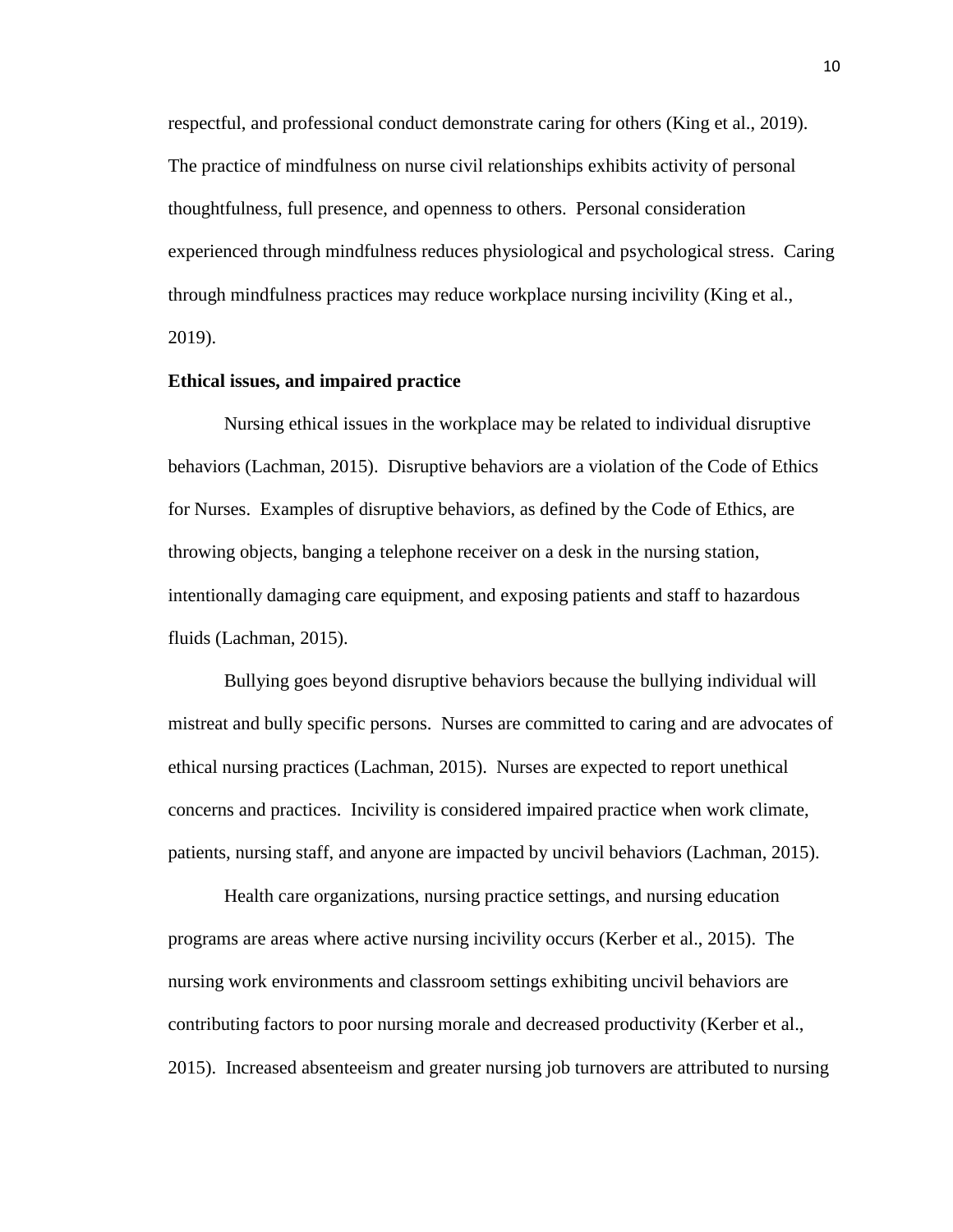incivility behaviors. Nurses are resigning from nursing positions due to incivility experiences (Kerber et al., 2015). Reyes et al. (2015) qualitative study on nursing incivility focused on nurse resilience as a strategy to over-come incivility. Emotional resilience is imperative for nurse educators and students who are challenged with incivility in classrooms and clinical settings (Reyes et al., 2015). The study revealed when nurse educators and students used resilience in classrooms and clinical settings to confront incivility, occurrences of uncivil behaviors decrease (Reyes et al., 2015).

Newly graduated nurses in the workplace need emotional support instead of nurse incivility in practice settings (Edrahimi et al., 2016). A qualitative study was conducted to explore the experiences of nurses and their readiness to provide emotional support for newly graduated nurses (Edrahimi et al., 2016). The findings indicated that newly graduated nurses experienced disrespect and non-acceptance during their initial clinical assignments (Edrahimi et al., 2016). Newly graduated nurses had contemplated leaving because of lack of emotional support. Qualified nurses offered assistance to work with new nurses (Edrahimi et al., 2016). Qualified nurses volunteered to minimize emotional surroundings for newly graduated nurses during the clinical induction period. Graduate nurses were asked about needs and feelings. Questions concerning incivility often decrease fear, anxiety, and stress which nurses experience from uncivil behaviors (Edrahimi et al., 2016). Constructive relationships between newly graduated nurses and qualified nurses provide emotional support for nurse graduates (Edrahimi et al., 2016).

Student learning is influenced in nursing practice settings (Lekalakala-Mokgele & Caka, 2015). The clinical environment can be a source of obstruction to student learning when incivility is present. A study was conducted using focus group interviews with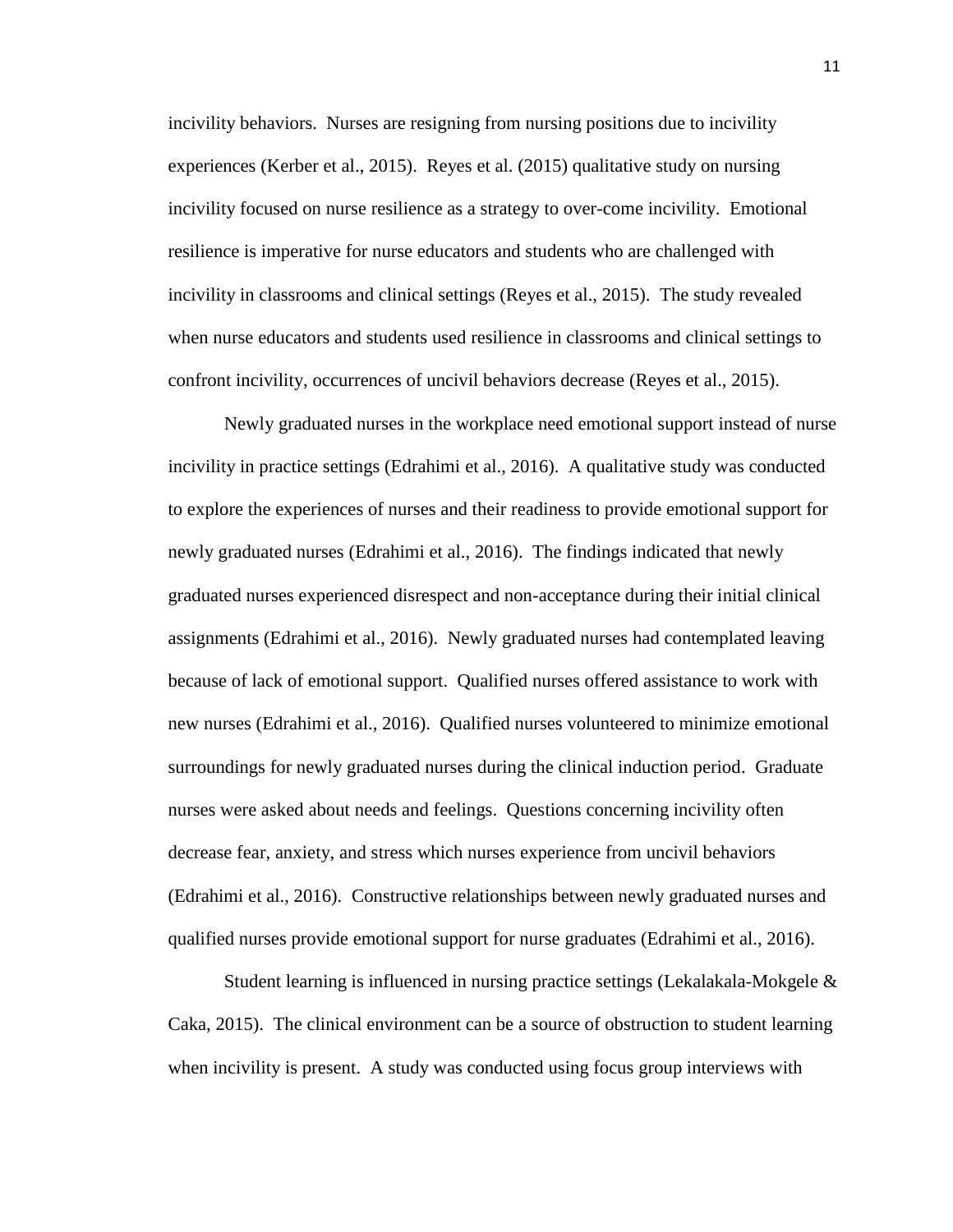nursing students enrolled in a South Africa military school of nursing (Lekalakala-Mokgele & Caka, 2015). Participant interviews provided evidence of obstructed clinical learning when nursing students are met with condescending comments and horizontal violence (Lekalakala-Mokgele & Caka, 2015). Military nurse leaders concluded that developed policies centered on learning are needed to support nurse students in clinical settings (Lekalakala-Mokgele & Caka, 2015).

#### **Mindfulness**

Mindfulness Strategies to cope with nursing problems in a healthcare workplace are intellectual, affective, and behavior developed. The strategies are perceived from experience and communication with other healthcare professionals (Alharbi & Alshehry, 2019). Workplace incivility may be motivated by lack of self-efficacy to improve job performance. Job-related fears and concerns may be consequences of perceived incivility.

Workplace nursing incivility may interfere with job satisfaction (Lin et al., 2020). The open-minded realization of mindfulness has proven beneficial on employees' health and wellness and on workplace behaviors. Uncivil nursing workplace behaviors may hinder caring nurse relationships, initiate conflicts, and decrease positive work performances (Lin et al, 2020). Focus on workplace organization, teamwork, and proficiency is disrupted in an environment of nursing incivility. Mindfulness intervention invites management psychological concentration on civil behavior and positive working attitudes which may lead to job satisfaction (Lin et al., 2020). Mindfulness association with quality performance and non-deviant tendencies may produce healthy environments and caring tools.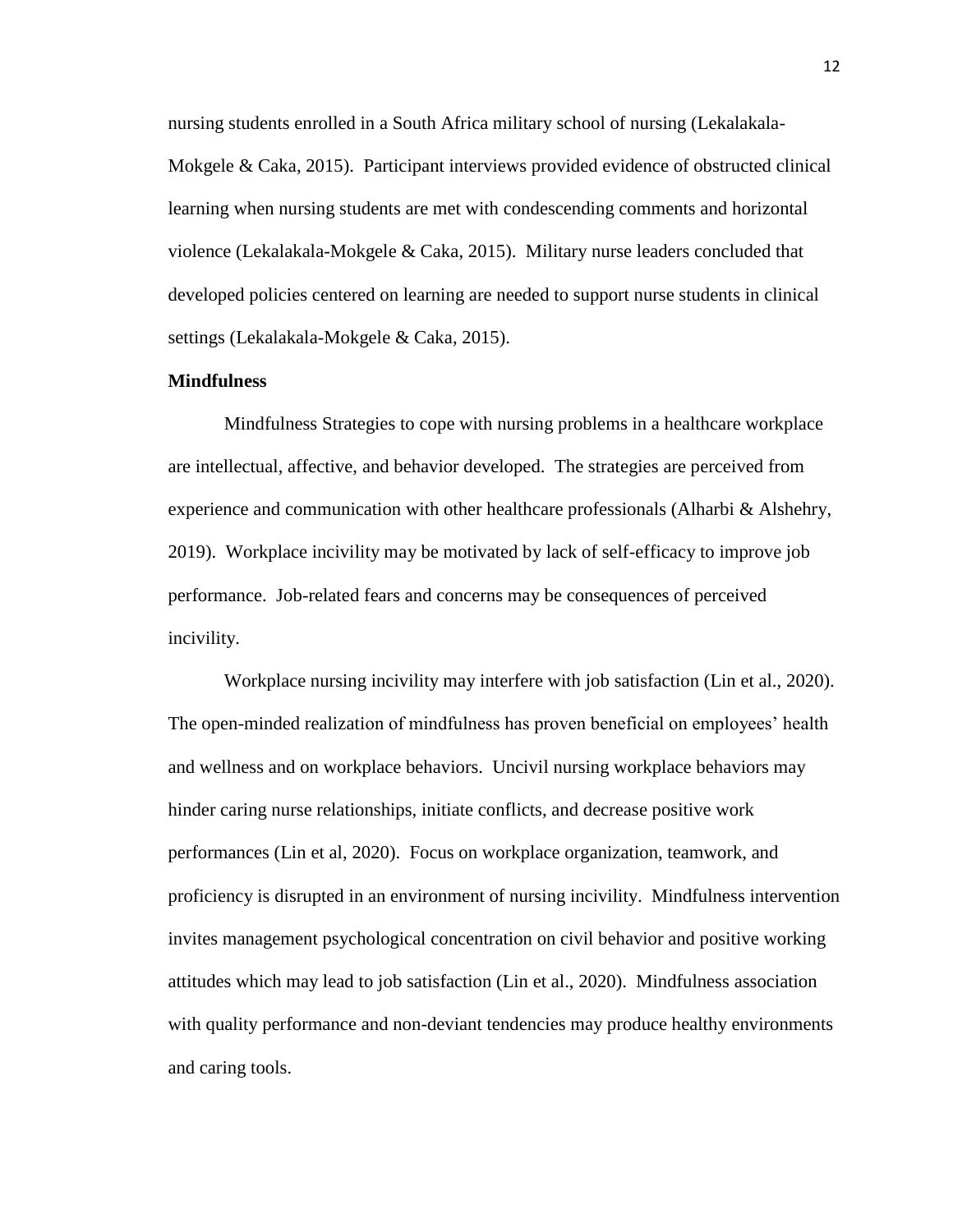Caring tools are designed to assist nurses and nursing students in nursing practice. Mindfulness activities support caring tools and redirect nurse incivility actions (Clark & Gorton, 2019). Mindfulness activities may aid nurses and nurse students during stressful situations which occur in clinical environments of duress. The individual using mindfulness may willfully discard preconceptions, exercise patience, and challenge unacceptable behavior (Clark & Gorton, 2019).Mindfulness practices may assist on heightening patient caring skills and coping with uncivil differences. Uncivil differences may be caused by internal and external workplace stimuli (Burger & Lockhart, 2017). Nurse graduates may use mindfulness meditation as an educational strategy on preventing stress related to incivility behavior. Mindfulness meditation is noted to reduce stress (Burger & Lockhart, 2017).

Some organizations express the avoidance of uncivil behavior because of rapid decision making and impersonal communication styles (De Clercq et al., 2018). Workplace environments may be improved through culturally and diversely considerations on incorporating wellness interventions targeting uncivil behaviors. Selfefficacy may appear as a mediator of mindfulness when self-accomplishment is fulfilled (Firth et al., 2019). Factors of mindfulness are expressed in personal wellness. Mindfulness skills on positive mental and physical health behaviors strengthen nursing ability on coping with uncivil workplace behavior. Nurses, integrating self-motivation, emotional control, and recognition of problematic inferences, become efficient on establishing civility (Firth et al., 2019). Application of positivity in an unhealthy workplace environment affect organizational goals on lessening the occurrence of incivility.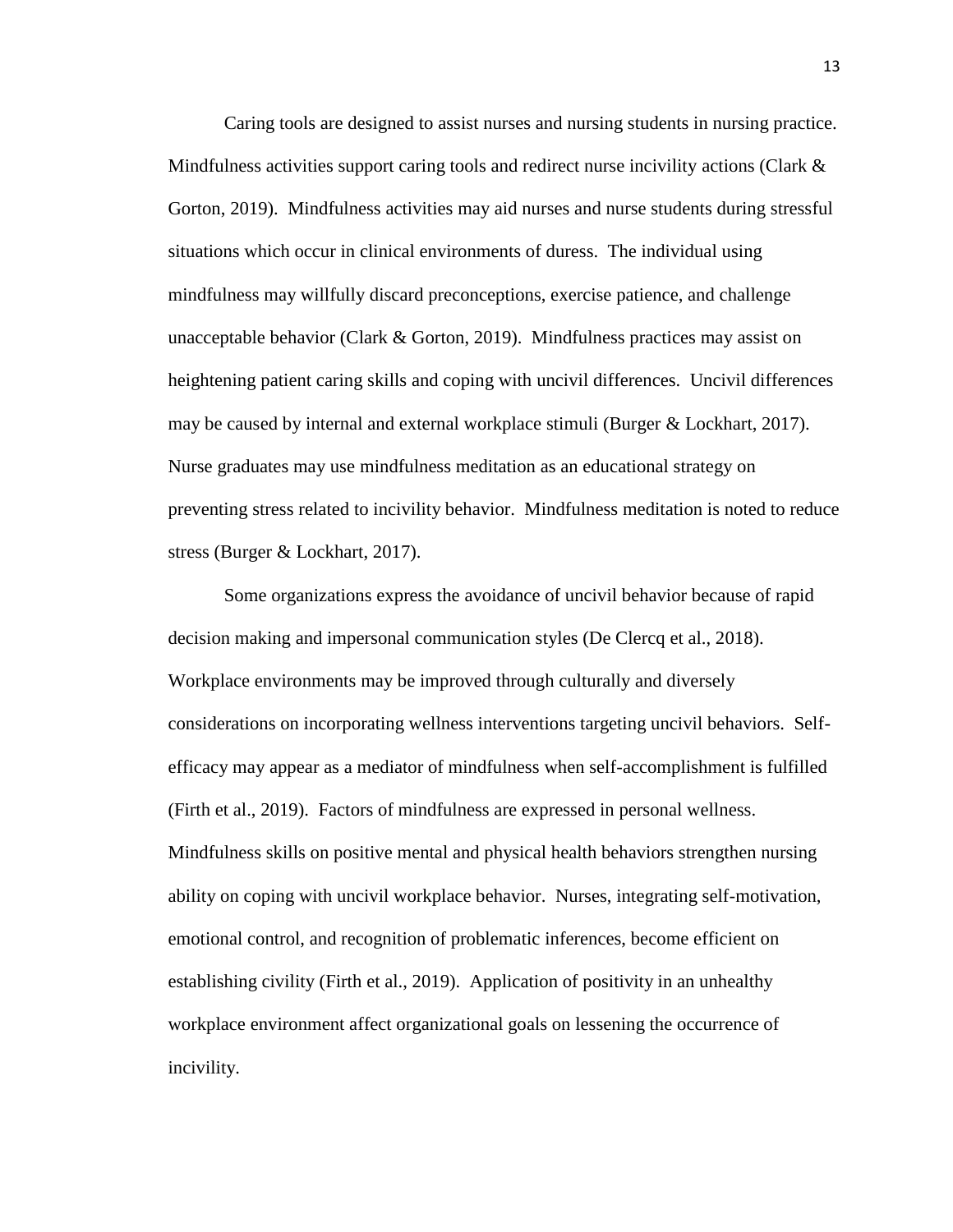The mind-body methodology of mindfulness is explained in the personal cognitive process (Belton, 2018). Mindfulness-based intervention for incivility affords a healthcare organization opportunity on transforming incivility attitudes. Intellectualization of civil workplace nursing relationships is attainable using mindfulness-based interventions (Belton, 2018). Guided meditations, calmness and stress reduction exercises are components of mindfulness training which may be implemented into workplace wellness programs. Caring processes including interpersonal and intrapersonal values may be experienced by nursing staff on assuring constructive and resilient outcomes (Belton, 2018). Workplace care quality may be improved through use of mindfulness-based intervention.

Workplace nurse leaders, mentors, and facilitators should conduct self-reflection on emotional capability when contemplating developing and implementing mindfulness interventions to combat incivility (Leonard, 2017). Self-awareness during self-inventory enables personal emotional response management which is recommended in nursing education. Nursing incivility behaviors may cause transmission of meaningless reasoning when interacting with patients and others (Leonard, 2017). Mindfulness training offers methods on alternative ways of reasoning and connections with in-themoment critical self-examination on interactions and personal attitudes. Nurse caring roles may be renewed as undesired emotional encounters are defeated (Leonard, 2017). Mindfulness training encompasses observation and attention to the moment in a purposeful non-judgmental manner. Intervention of mindfulness used for incivility proposes the understanding on strength and limitation awareness established through selfcaring and caring of others (Leonard, 2017).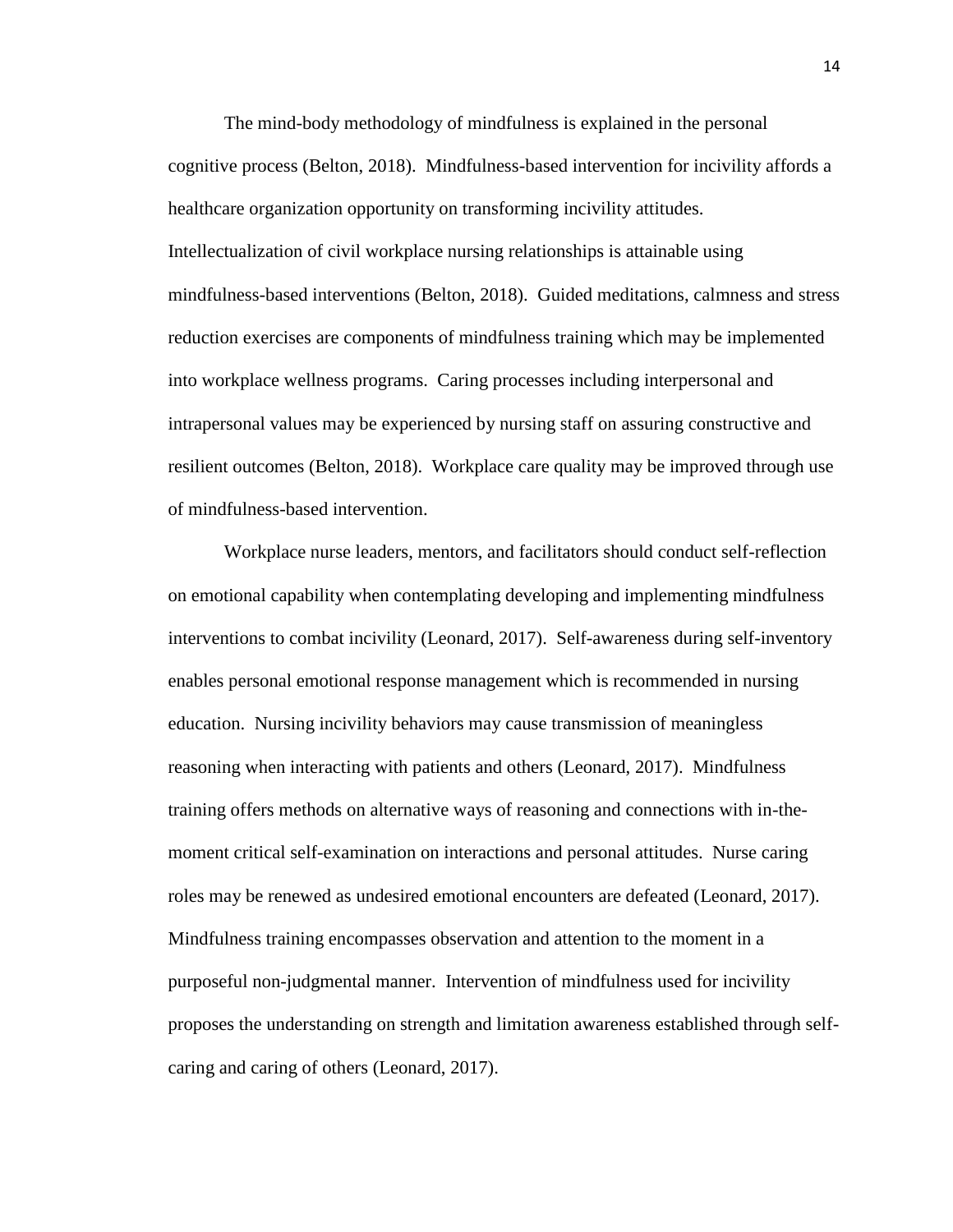Open-minded realization of mindfulness has proven beneficial on employees' health and wellness (Lin et al., 2020). Focus on wellness, workplace organization, teamwork, and proficiency is disrupted in an environment of nursing incivility. Mindfulness intervention invites management psychological concentration on civil behavior and positive working attitudes (Lin et al., 2020). Mindfulness association with quality performance and non-deviant tendencies may produce healthy environments and incivility mitigation.

One mechanism of mindfulness is detection of stress thresholds. Thresholds on stress may enable an individual's arrangement of initial signals to a stressful moment. Self-compassion along with averting a stressful sensation allows the individual to engage in a coping process (Marthiensen et al., 2019). Aversion of stress gives way to management of workplace incivility. Mindfulness used in a psychotherapeutic realm on fostering civil behavior involves stress-reduction actions which may prevent episodic responses to incivility. Nursing uncivil environments may rekindle civil nursing relationships through mindfulness mechanisms on reducing anxiety, anger, and dejection (Marthiensen et al., 2019). Well-being of a nurse occurs when potential stress is replaced with exceptional coping skills.

Cultivating a healthy nursing workplace which includes practicing mindfulness may influence behavioral changes and reduce incivility activity. Self-compassion in selfcare may improve mental health. Self-criticism replaced with self-warmth and understanding may replace uncivil behavior. Self-care through mindfulness may stimulate the mental senses on engaging in workplace behavior choices (Myers, 2017). Spiritual wellness and decreased incivility may occur. Philosophical beliefs on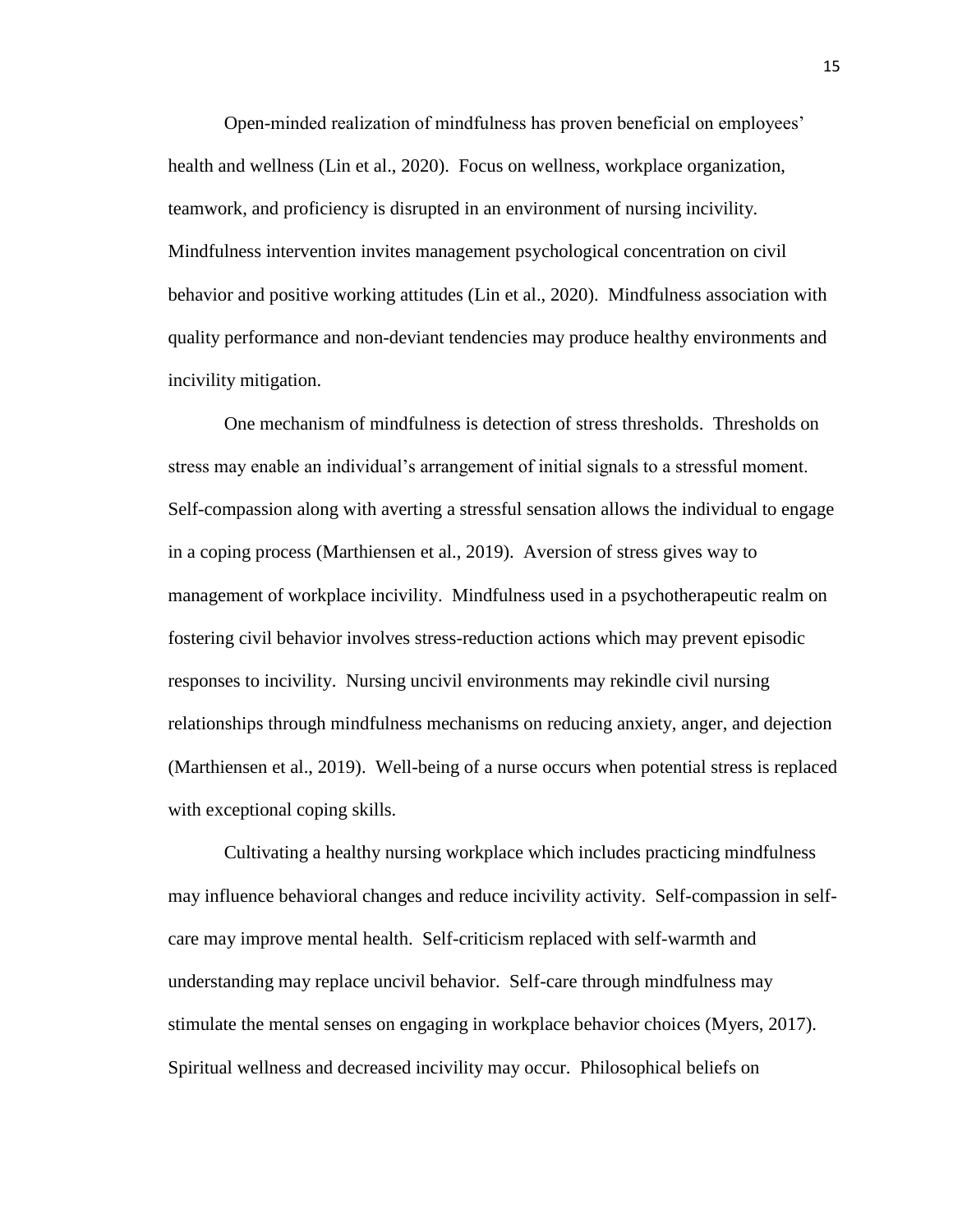mindfulness meditation as a daily mental and spiritual exercise is instrumental to selfcare and a working environment wellness (Myers, 2017).

#### **Literature Summary**

Literature reviews on incivility enable unveiling on workplace nurse incivility behaviors. Findings from literature review, incorporated themes based on nursing professionalism, caring ethics, and components to establish, nourish, and sustain nurse relationships. Nursing challenges amidst workplace uncivil behavior, community caring, regulatory standards, and basic goals to reduce incivility, were explored during literature review. Endorsement on achieving civil behaviors to reduce incivility in the workplace, and enforce professional nursing and civil behavior, are on-going endeavors. Endorsement of mindfulness intervention on engaging civil behaviors involves an establishment of organizational leadership.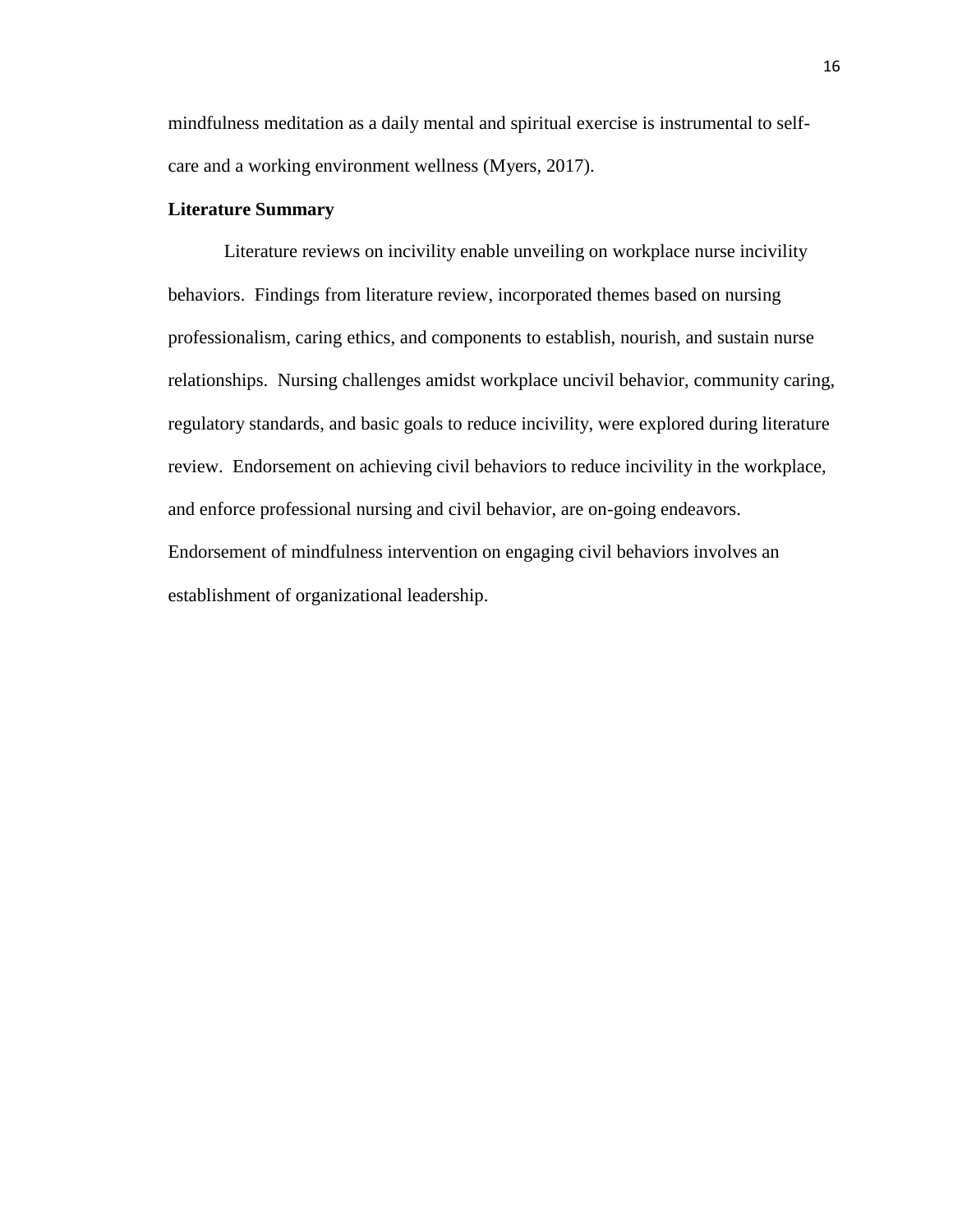#### **Section III**

#### **Needs Assessment**

Organizational leaders and staff represent stakeholders for workplace nursing population. Needs assessment for "Nursing Workplace Incivility and Mindfulness," was performed using SWOT Analysis. SWOT stands for strengths, weaknesses, opportunities, and threats as related to an educational intervention on the practice of mindfulness. Following is the analysis:

#### **Strengths**

- Healthcare organization nurse leaders receptive to mindfulness intervention education to reduce workplace incivility
- Healthcare organization is local; saves time and money

#### **Weaknesses**

- May not be able to present educational sessions to all nurses due to their working schedule
- Sessions may have to be presented via "zoom" due to Covid-19 restrictions

#### **Opportunities**

- Change noted uncivil behaviors
- Spiritual growth
- Holistic mindfulness and well-being

#### **Threats**

Organizational policy on staff development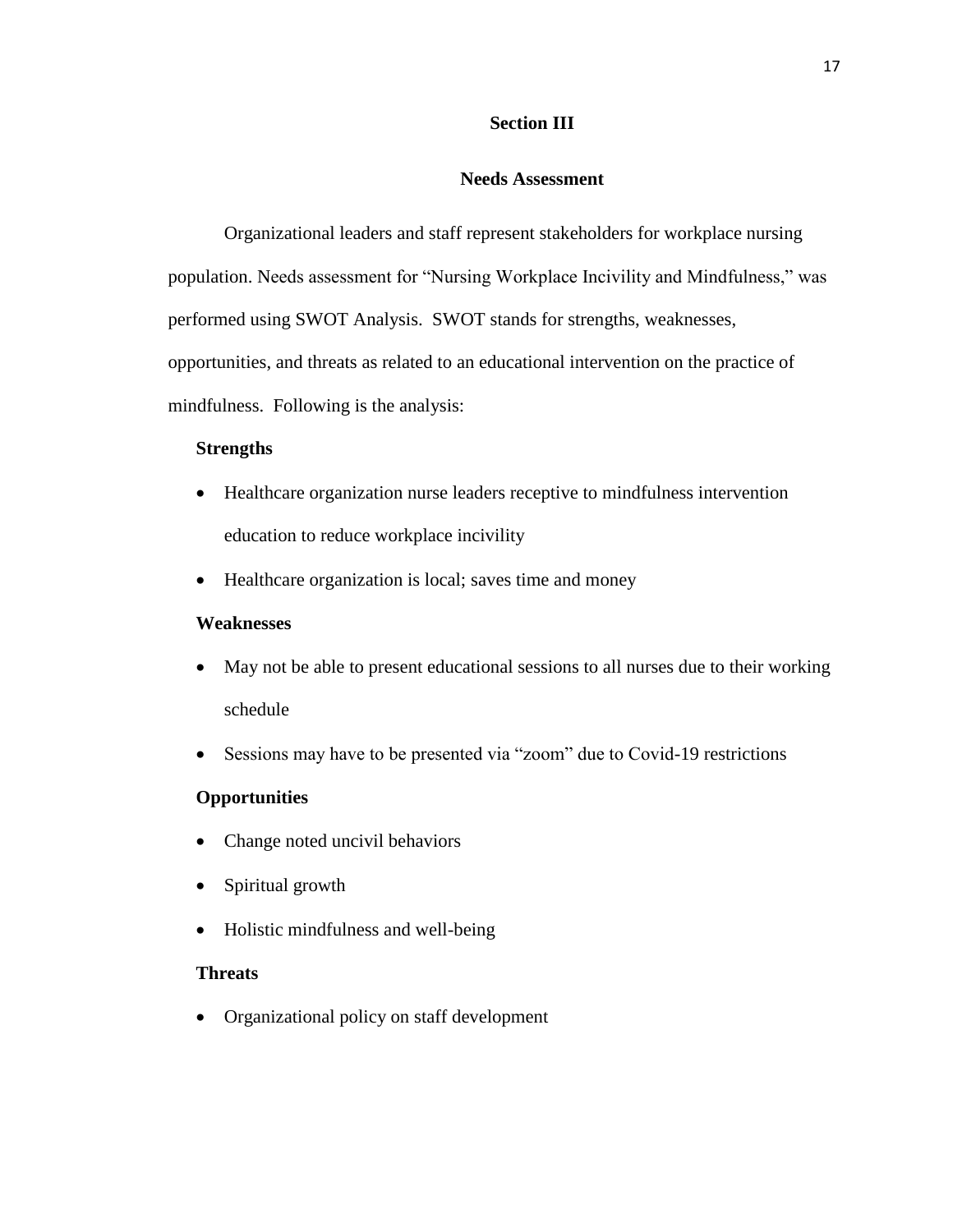#### **Section IV**

#### **Goals, Objectives, and Mission Statement**

Lachman (2015) addressed the prevalence of nurse incivility as a deterrent to ethical reasoning. Nurse incivility is identified as a probable product of non-ethical reasoning which may affect safe nursing practices (Lachman, 2015). Nursing workplace incivility is an uncaring and demeaning target against professional nursing. Advanced nurses have an obligation on preserving the art and science of the nursing profession. Educational instruction using the practice of mindfulness may reduce workplace incivility.

One goal of "Nursing Workplace Incivility and Mindfulness" DNP project is to present educational instruction on mindfulness to nursing staff of a local healthcare facility. The educational project will be given in five sessions using "zoom." Another goal is that the project is a contributory factor on developing incivility solutions and resolving unethical reasoning preventing civil nurse relationships. The objectives of this project are centered on increasing the awareness of the practice of mindfulness as a workable and sustainable resolution to nursing workplace incivility. The promotion of nursing ethical integrity through the practice of mindfulness is the mission of this project.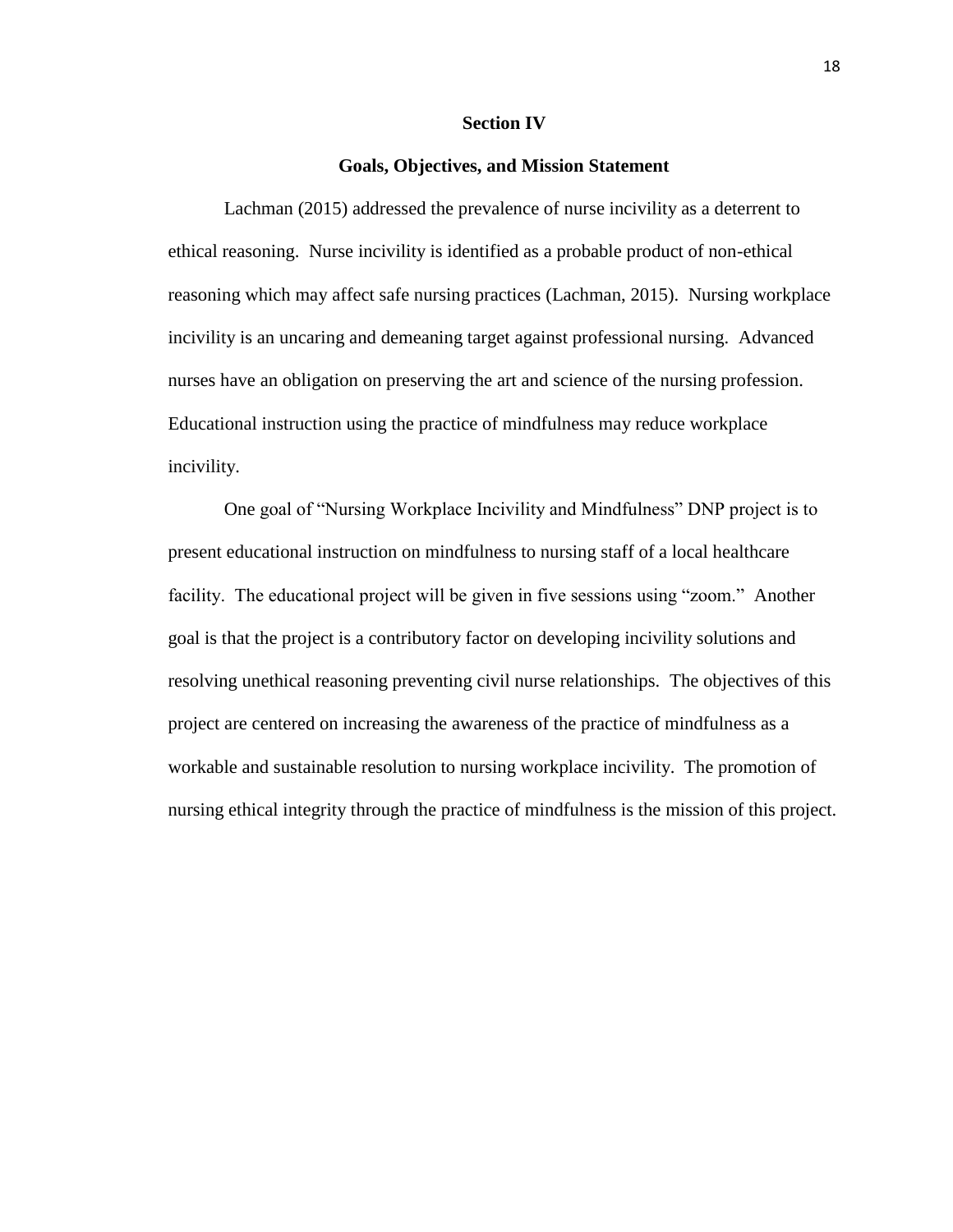#### **Section V**

#### **Theoretical Underpinnings**

Watson's Human Caring Theory has been chosen as the theoretical framework for this project. Watson's concepts of moral ideals and spiritual facets of life may influence nurse leaders on how to transpose workplace incivility (Watson, 2020). Watson's scientific application of transpersonal caring is performed in caritas nursing settings. Caritas nursing is observed as caring relationships that reflect personal values, caring of others, and illuminate efforts against workplace incivility (Watson, 2020).

Watson's caring theory on transpersonal caring relationships is imperative for healthy nurse to nurse relationships in the workplace. The theory provides direction to examine nurses' moral commitment to maintain dignity, implement caring interventions, and willingness to advance in knowledge of the science of caring (Watson, 2020). Watson's theory guides the practice of mindfulness on nurse civil relationships, personal thoughtfulness, full presence, and openness to others. Personal consideration experienced through mindfulness reduces physiological and psychological stress. Caring through mindfulness practices may reduce workplace nursing incivility (King et al., 2019).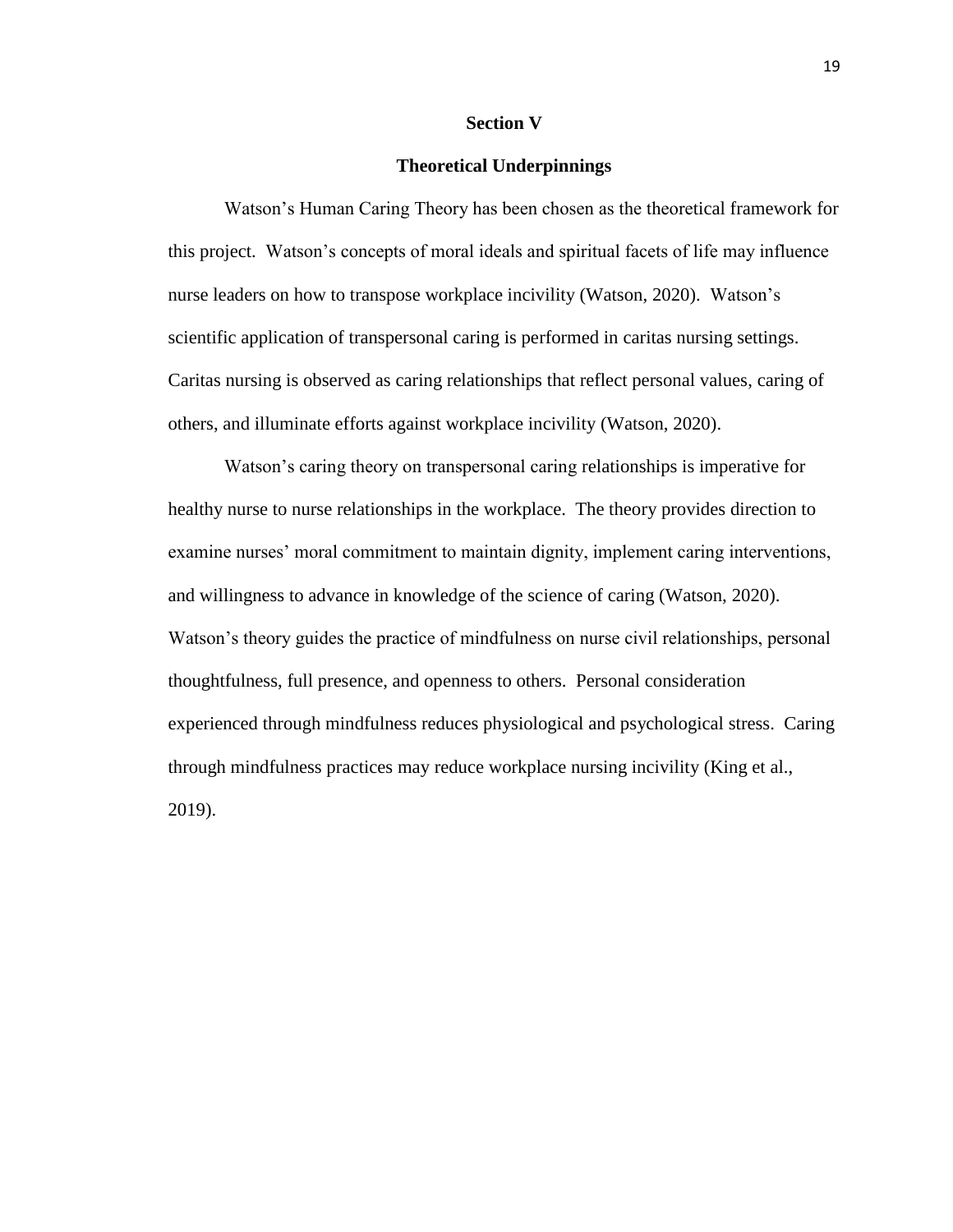#### **Section VI**

#### **Work Planning**

**Project plan.** Project plan involves a zoom-communication session because of Covid-19. One 35-minute session with 10 participants will be conducted. A PowerPoint on the characteristics of nursing workplace incivility will be presented during the session. Interventions for nursing incivility will be expressed during the session. Guidelines for the zoom session will be provided along with explanation on the benefits of learning in a protective environment (Diegel-Vacek &, Carlucci, 2020). Zoom feedback from participants will be collected via pre/post surveys.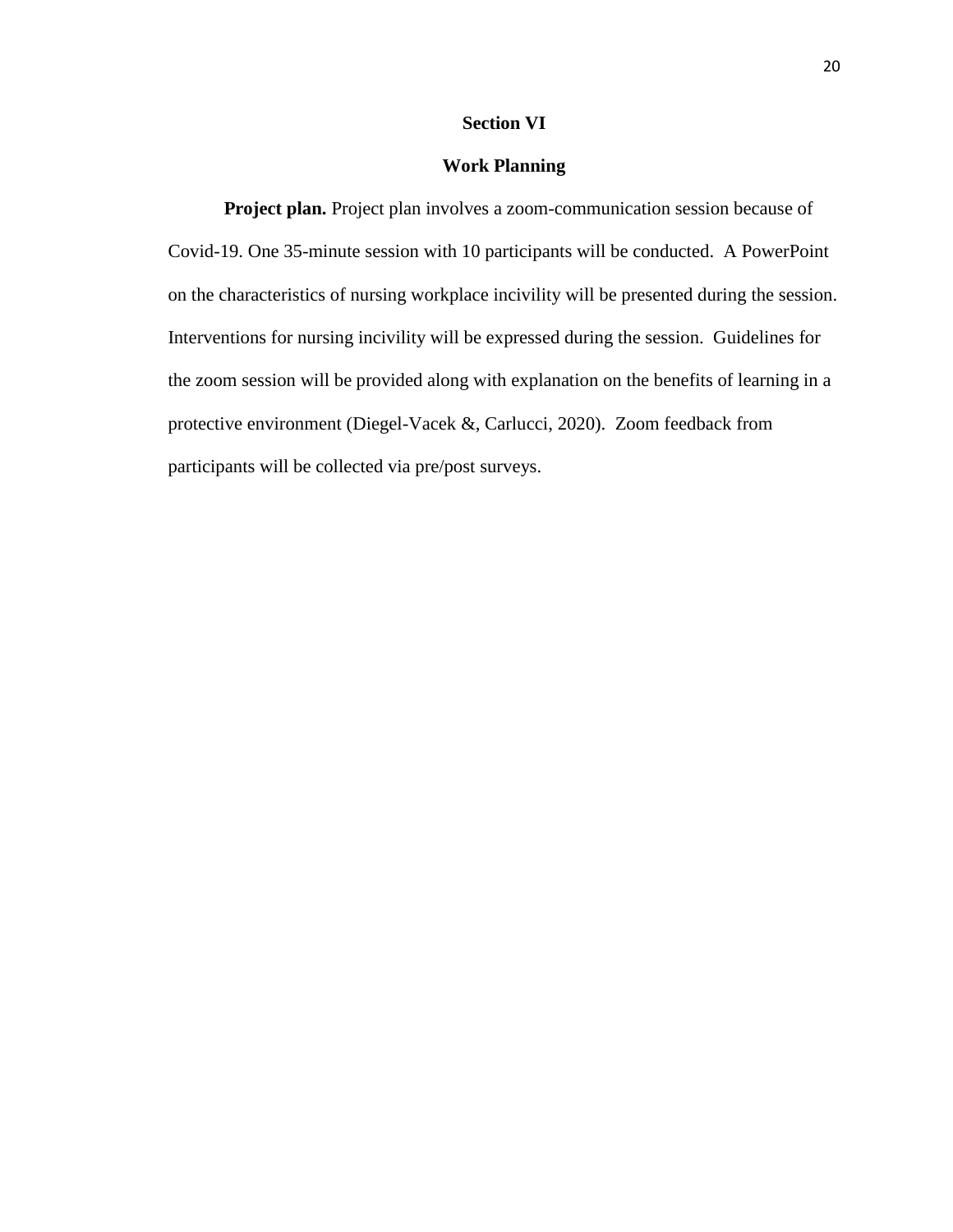## **Section VII**

## **Evaluation Plan**

## **Evaluation**

**Quantitative method.** A quantitative method may be used to test Watson's theory and evaluating the project (McLeod, 2017). Quantitative data may categorize and measure nurse incivility according to degrees of behavior and phenomena (McLeod, 2017). Pre/post surveys are used to generate data. Survey responses may be applicable on making decisions regarding the mindfulness intervention (McLeod, 2017).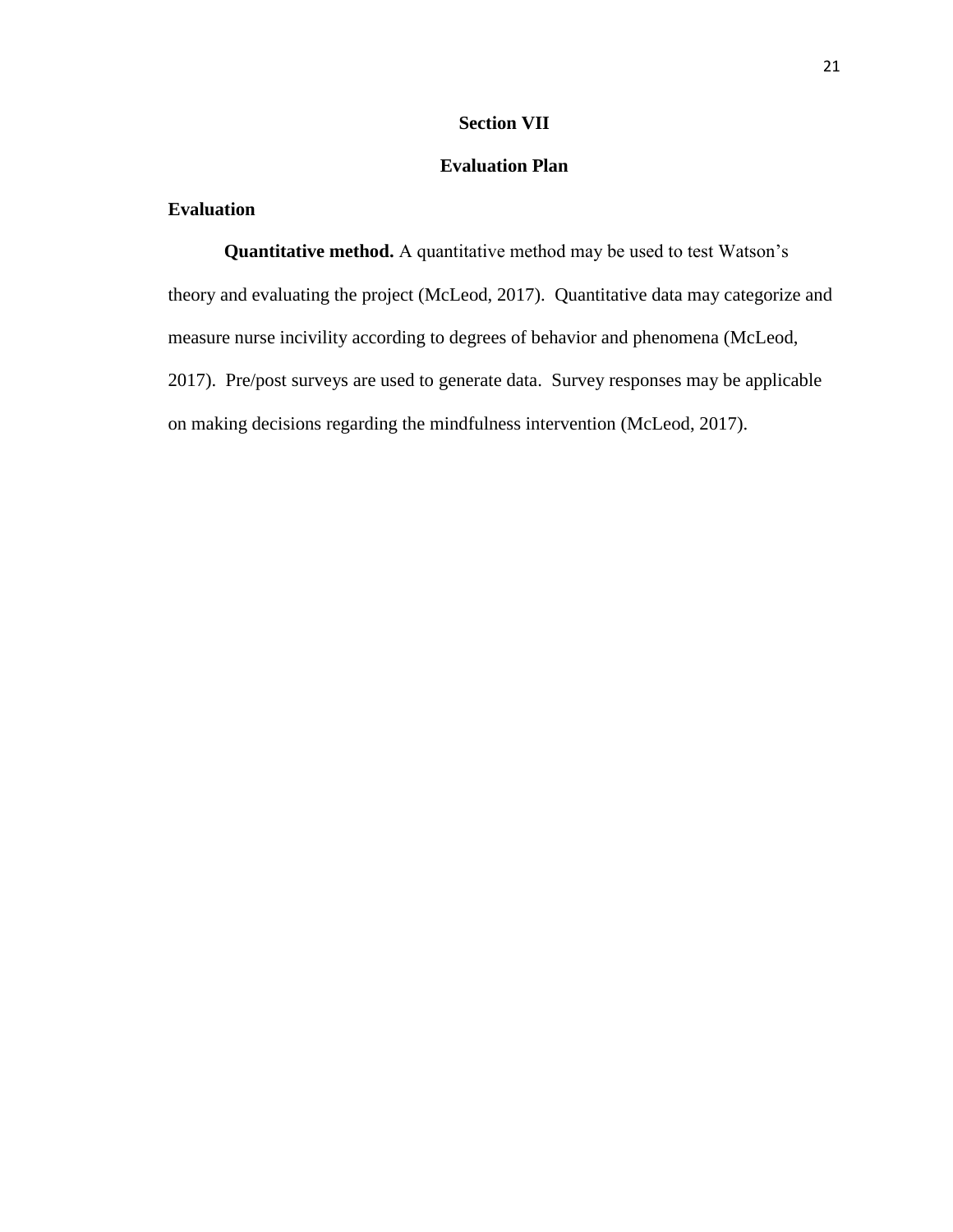#### **Section VIII**

#### **Program Implementation**

#### **Program Implementation**

Virtual implementation of the doctoral project, due to Covid-19 guidelines, occurred with a local community healthcare church ministry. Ten participants participated during a 35-minute session. Administrator for the ministry invited the participants via email. A copy of the informed consent, for participant review, and pre/post surveys were attached to the email. Explanation of surveys was discussed at the beginning of session. Unidentified survey results were emailed to the project presenter to maintain anonymity.

#### **Barrier to Project Implementation and Summary**

Communication may be a barrier to project implementation. Remedy to the barrier of communication is knowing your audience (Broome & Marshall, 2021). The facilitator of the zoom presentation is responsible on knowing the audience and delivering a commanding opening to gain attention. Language and expressions familiar to the audience are important (Broome & Marshall, 2021). Experiences such as rudeness may be familiar. Factual evidence supporting the experiences may afford understanding workplace incivility and invite audience participation (Broome & Marshall, 2021).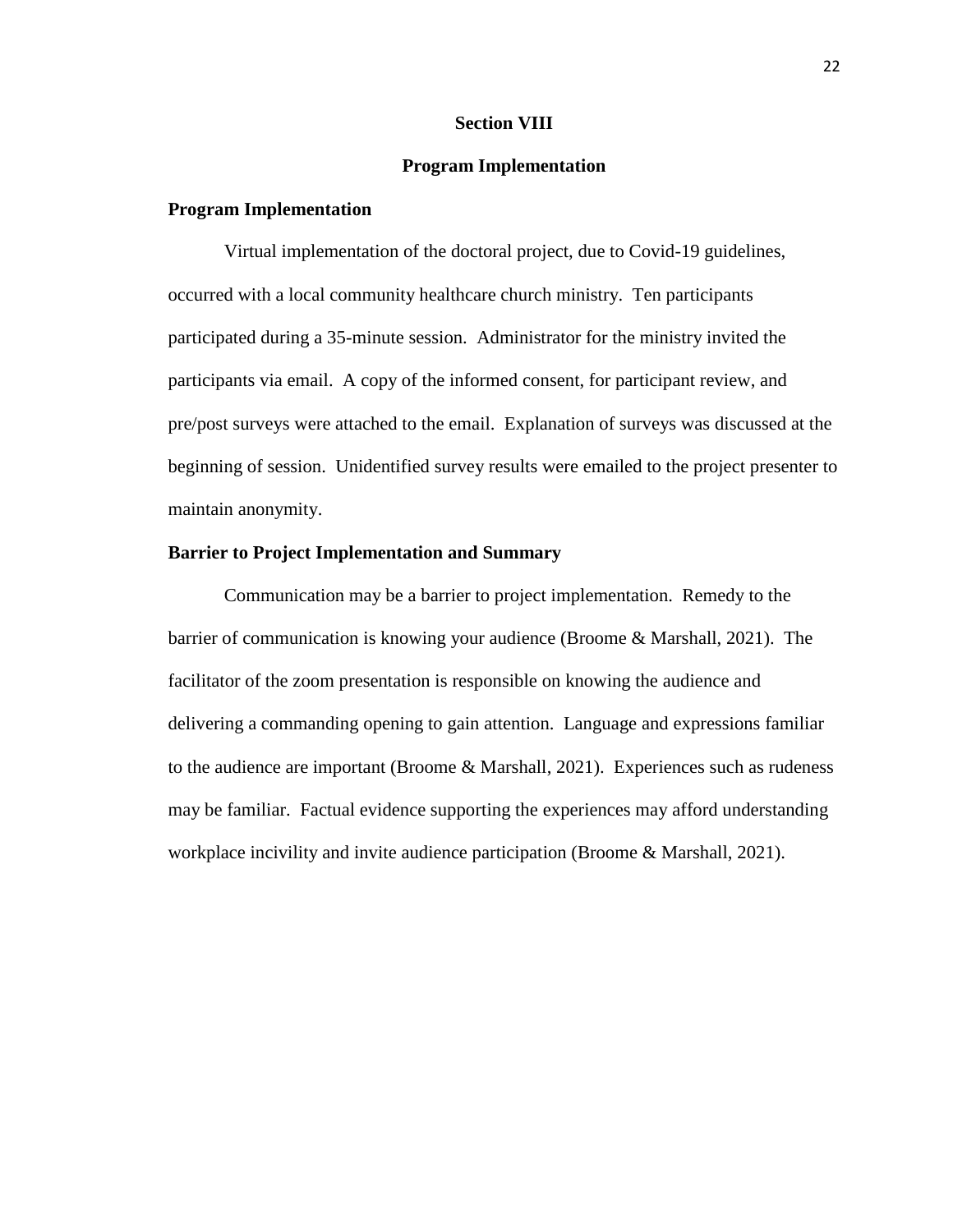#### **Section IX**

#### **Interpretation of Data**

#### **Results and Interpretation**

All ten project participants were aware of incivility definition and eager to share personal experiences. Pre-survey and post-survey were completed using the paper method. Incivility meaning, workplace incivility meaning, incivility behavior, informing workplace leaders, and request on learning more about incivility and mindfulness, were the five obtained project themes.

#### **Pre-Presentation Survey**

Pre-suvey consisted of five questions with multiple answer choices. Questions were centered on incivility meaning, workplace incivility experience, reaction to incivility, workplace leaders informed of incivility behavior, and learning about incivility and mindfulness as an intervention. Ten of ten participants (100%) understood the meaning of incivility. Nine of ten participants (90%) had experienced workplace incivility. Nine of ten participants (90%) had negative reaction to an incivility incident. Eight of ten participants (80%) informed organizational leaders about an incivility incident. Nine of nine participants (90%) requested more knowledge on incivility and mindfulness.

#### **Post-Presentation Survey**

Post-survey consisted of five questions with multiple answer choices. Five questions were related to mindfulness intervention. Example of incivility behavior, example of mindfulness intervention activity, decreased incivility, willingness on participating in mindfulness activity, and learning more about mindfulness are the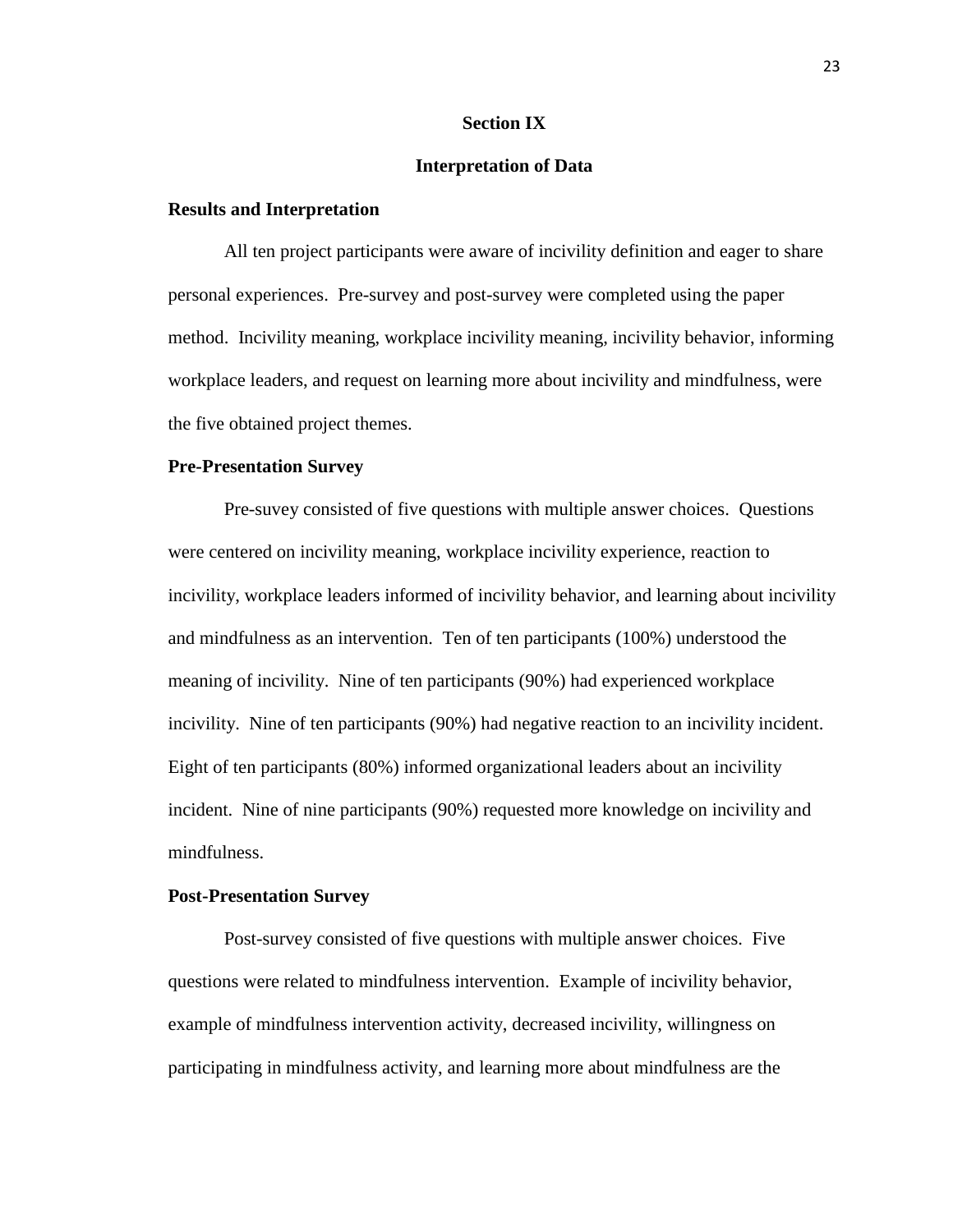question areas. Ten of ten participants (100%) selected the choice examples for incivility and mindfulness. Ten of ten participants (100%) answered yes to mindfulness intervention as a solution to workplace incivility, staff mindfulness involvement, and advanced knowledge on the value of mindfulness intervention.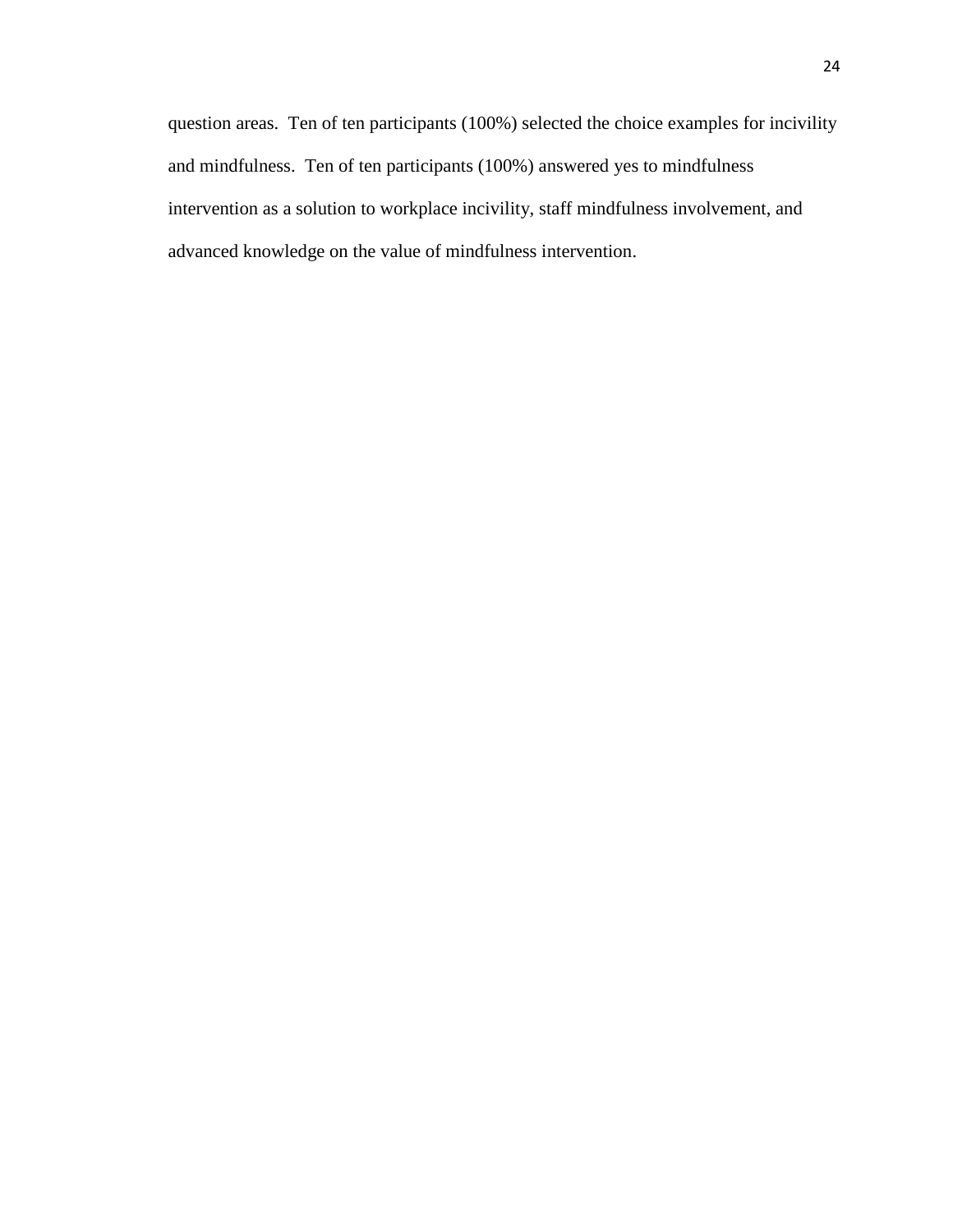## **Section X**

## **Utilization and Reporting of Results**

## **Implication for Practice**

Project results indicate mindfulness intervention may be a plausible solution to workplace incivility. Organizational leadership awareness of uncivil behaviors in the workplace is a reality. Organizational willingness to restore uncivil environments to caring, healthy environments is foundational evidence on using mindfulness intervention. Efforts on increasing nursing staff retention and satisfaction is vital to current and future healthcare expectations.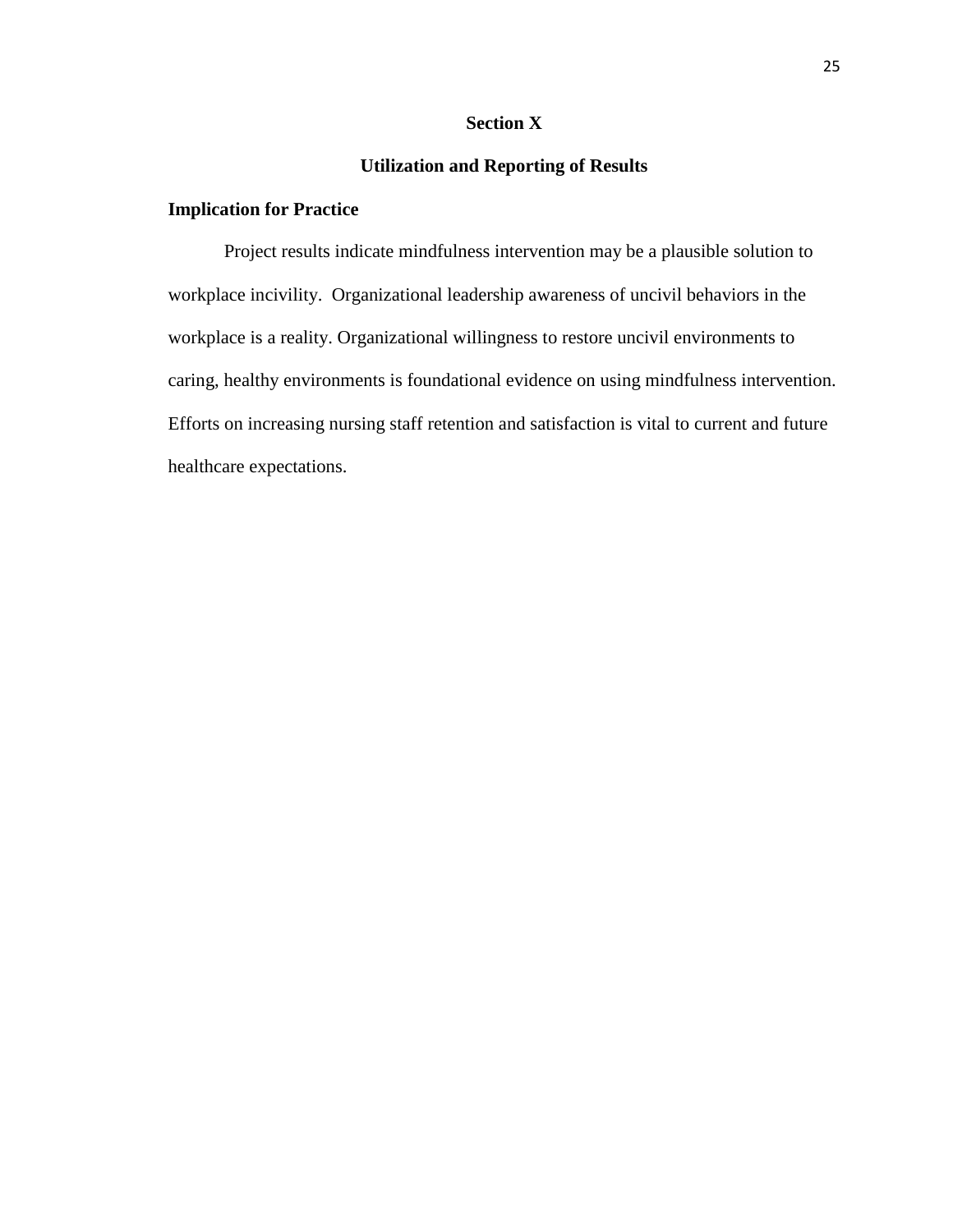#### **References**

- Alharbi, H. & Alshehry, A. (2019). Perceived stress and coping strategies among ICU nurses in government tertiary hospitals in Saudi Arabia: a cross sectional study. *Annals of Saudi Medicine, 39*(1), 48-55. [https://dx.doi:10.5144/0256-](https://dx.doi:10.5144/0256-4947.2019.48) [4947.2019.48](https://dx.doi:10.5144/0256-4947.2019.48)
- Belton, S. (2018). Caring for the caregivers: Making the case for mindfulness-based wellness programming to support nurses and prevent staff turnover. *Nursing Economics, 36*(4), 191-194.
- Burger, K. G. & Lockhart, J. S. (2017). Meditation's effect on attentional efficiency, stress, and mindfulness characteristics of nursing students. *Journal of Nursing Education, 56*(7), 430-434.<https://dx.doi:10.3928/01484834-20170619>
- Clark, C. M. (2015). Conversation to aspire and promote a more civil workplace: Let's end the silence that surrounds incivility. *American Nurse Today, 10*(11), 18-23.
- Clark, C. M. & Gorton, K. (2019). Cognitive rehearsal, heartmath, and simulation: An intervention to build resilience and address incivility. *Journal of Nursing Education, 58*(12), 609-697.<https://dx.doi:10.3928/01484834-20191120-03>
- Clark, C. M., Sattler, V. P., & Barbosa-Leiker, C. (2016). Development and testing of the healthy work environment inventory: A reliable tool for assessing work environment health and satisfaction. *Journal of Nursing Education, 55*(10), 555- 562.<https://dx.doi:10.3928/01484834-20160914-03>
- De Clercq, D., Hag, I. U., & Azeem, M. U. (2018). Self-efficacy to spur job performance: Roles of job-related anxiety and perceived workplace incivility. *Management Decision, 56*(4), 891-907.<https://dx.doi:10.118/MD-03-2017-0187>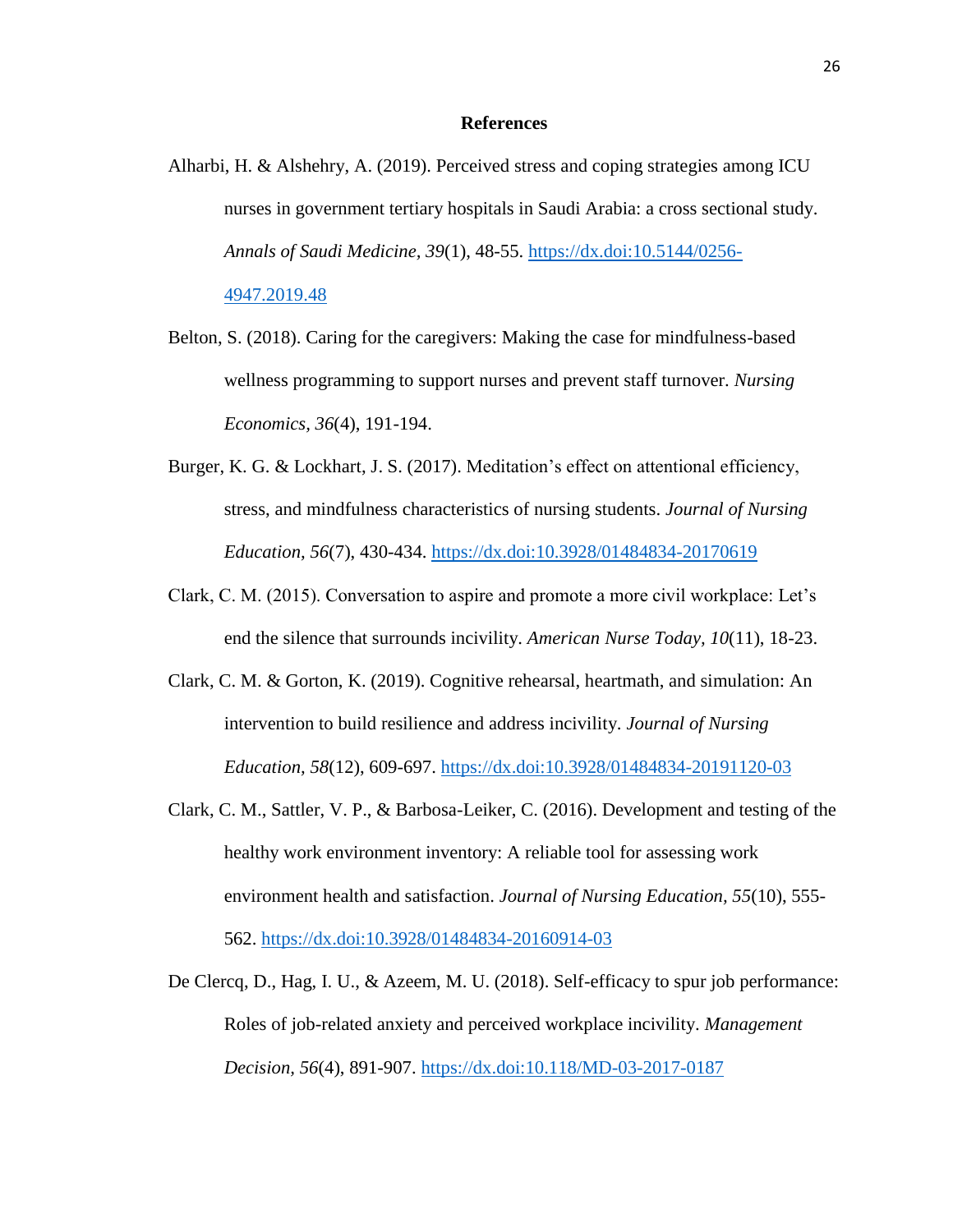- Diegel-Vacek, L. & Carlucci, M. (2020). An innovative virtual poster session for doctor of nursing practice student project presentations. *Journal of Nursing Education, 59*(12), 697-700.<https://dx.doi:10.3928/01484834-20201118-07>
- DeIuliis, D. & Flinko, S. (2016). Professional civility and problematic relationships in the workplace. *Communication Research Trends, 35*(1), 4-28.
- Edrahimi, H., Hassankhani, H., Negarandeh, R., Gillespie, M., & Azizi, A. (2016). Emotional support for new graduated nurses in clinical setting: A qualitative study. *Journal of Caring Science, 5*(1), 11-21
- Emmons, J. A. (2018). Incivility in nursing-enough is enough! [https://www.nursingcenter.com/ncblog/march-2018/incivility-in-nursing-enough](https://www.nursingcenter.com/ncblog/march-2018/incivility-in-nursing-enough-is-enough)[is-enough](https://www.nursingcenter.com/ncblog/march-2018/incivility-in-nursing-enough-is-enough)
- Firth, A. M., Cavallini, I., Sutterlin, S., & Lugo, R. G. (2019). Mindfulness and selfefficacy in pain perception, stress, and academic performance. The influence of mindfulness on cognitive processes. *Psychology Research and Behavior Management, 12*, 565-574. <https://dx.doi:10.2147/PRBM.S206666>
- Grant, R. (2016). The U.S. is running out of nurses.

<http://www.theatlantic.com/health/archive/2016/02/nursing-shortage/459741/>

- Ingram-Broomfield, R. (2015). A nurses' guide to quantitative research. *Australian Journal of Advanced Nursing (Online), 32*(2), 32-38.
- Kerber, C., Woith, W. M., Jenkins, S. H., & Schafer, A. K. (2015). Perceptions of new nurses concerning incivility in the workplace. *The Journal of Continuing Education in Nursing, 46*(11), 522-527.

King, C., Rossetti, J., Smith, T. J., Raison, M., Gallegos, D., & et al. (2019). Effects of a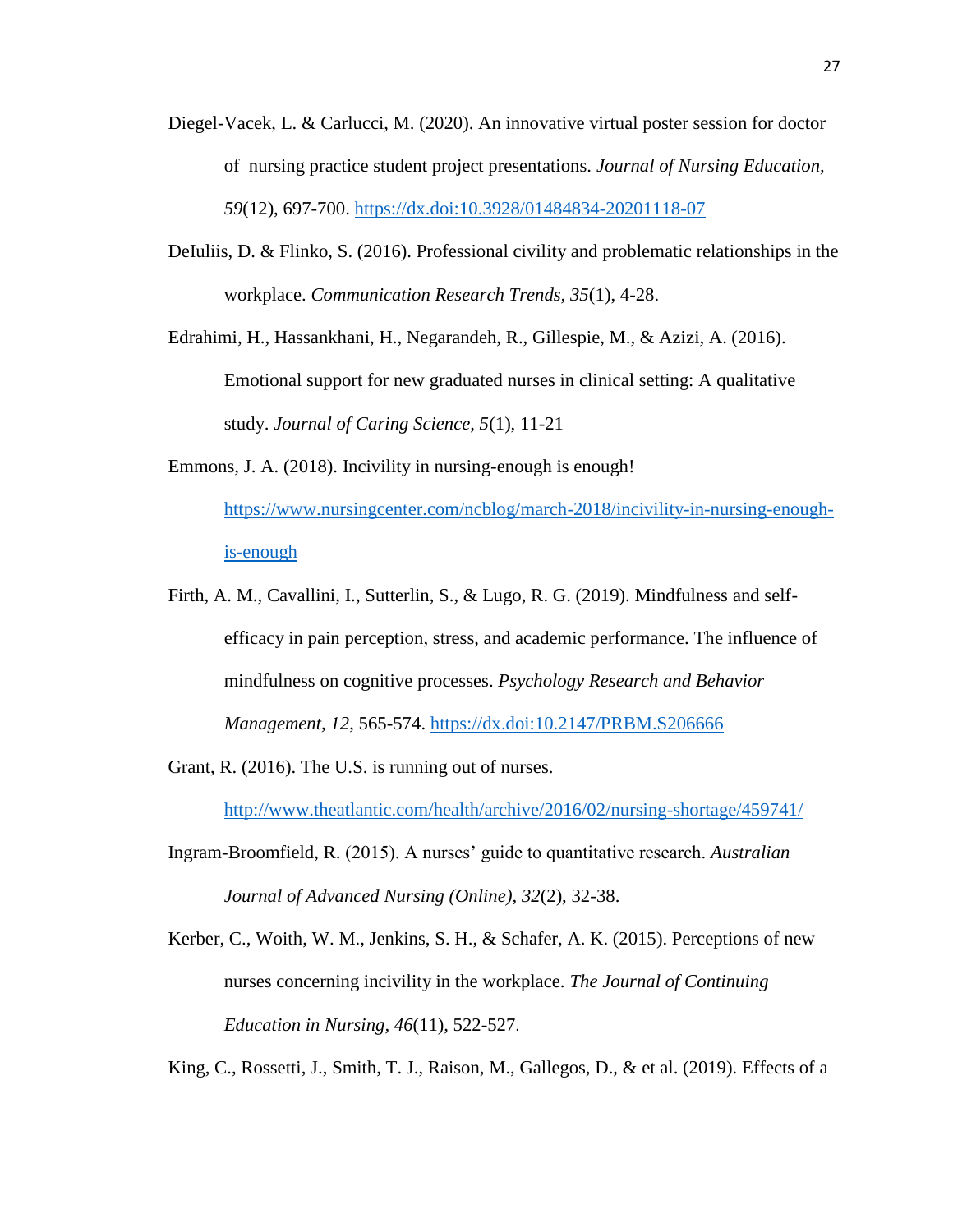mindfulness activity on nursing service staff perceptions of caring behaviors in the workplace. *Journal of Psychosocial Nursing & Mental Health Services, 57*(11), 28-36. https://dx.doi:10.3928/02793695-20190626-01

- Lachman, V. D. (2015). Ethical issues in the disruptive behaviors of incivility, bullying, and horizontal/lateral violence. Urologic Nursing, 35(1), 39-42.
- Lekalakala-Mokgele, E. & Caka, E. M. (2015). Facilitative and obstructive factors in the clinical learning environment: Experiences of pupil enrolled nurses. *Curationis, 38*(1), 1-7.
- Leonard, L. (2017). Emotional displays: Nurse educators engaging and reflecting on their own emotional displays in preparing nursing students for the emotional complexities of nursing practice. *Nurse Education in Practice, 26*, 21-26. <https://dx.doi:10.1016/j.nepr.2017.06.001>
- Lin, L., Liu, X., & He, G. (2020). Mindfulness and job satisfaction among hospital nurses: The mediating roles of positive affect and resilience. *Journal of Psychosocial Nursing & Mental Services, 58*(6), 45-55.

<https://dx.doi:10.3928/02793695-20200406-03>

Marthiensen, R. Sedgwick, M., & Crowder, R. (2019). Effect of a brief mindfulness intervention on after-degree nursing student stress. *Journal of Nursing Education,* 

*58*(3), 165-168.<https://dx.doi:10.3928/1484834-20190221-07>

McLeod, S. (2017). Qualitative vs Quantitative.

<https://simplypsychology.org/qualitative-quantitative.html>

Myers, R. E. (2017). Cultivating mindfulness to promote self-care and well-being in perioperative nurses. *AORN Journal, 105*(3), 259-266.

<https://dx.doi:10.1016/j.aorn.2017.01.005>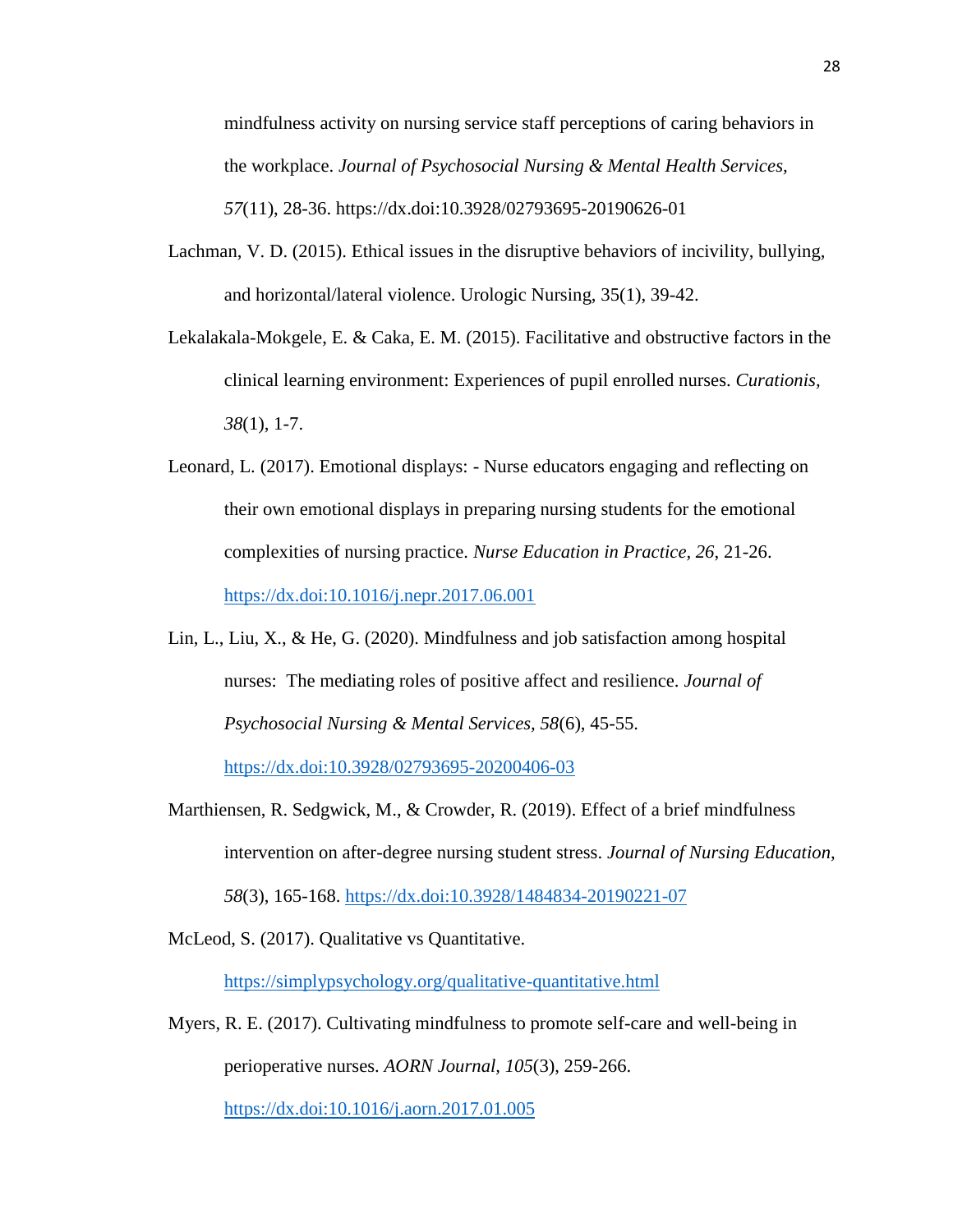- Reyes, A. T., Andrusyszyn, M. A., Iwasiw, C., Forchuk, C., & Babenko-Mould, Y. (2015). Perceived clinical constraints in the nurse student-instructor interactions: A qualitative study. *Journal of Nursing Education, 54*(8), 438-444.
- Spruce, L. (2019). Back to basics: preventing workplace bullying. *AORN Journal: The Official Voice of Perioperative Nursing, 110*(3), 288-297. <https://dx.doi:10.1002/aom.12779>
- Vagharseyyedin, S. A. (2015). Workplace incivility: a concept analysis. *Contemporary Nurse: a Journal for the Australian Nursing Profession, 50*(1), 115-125.
- Watson, J. (2020). Caring Science Theory.

<https://www.watsoncaringscience.org/jean-bio/caring-science-theory/>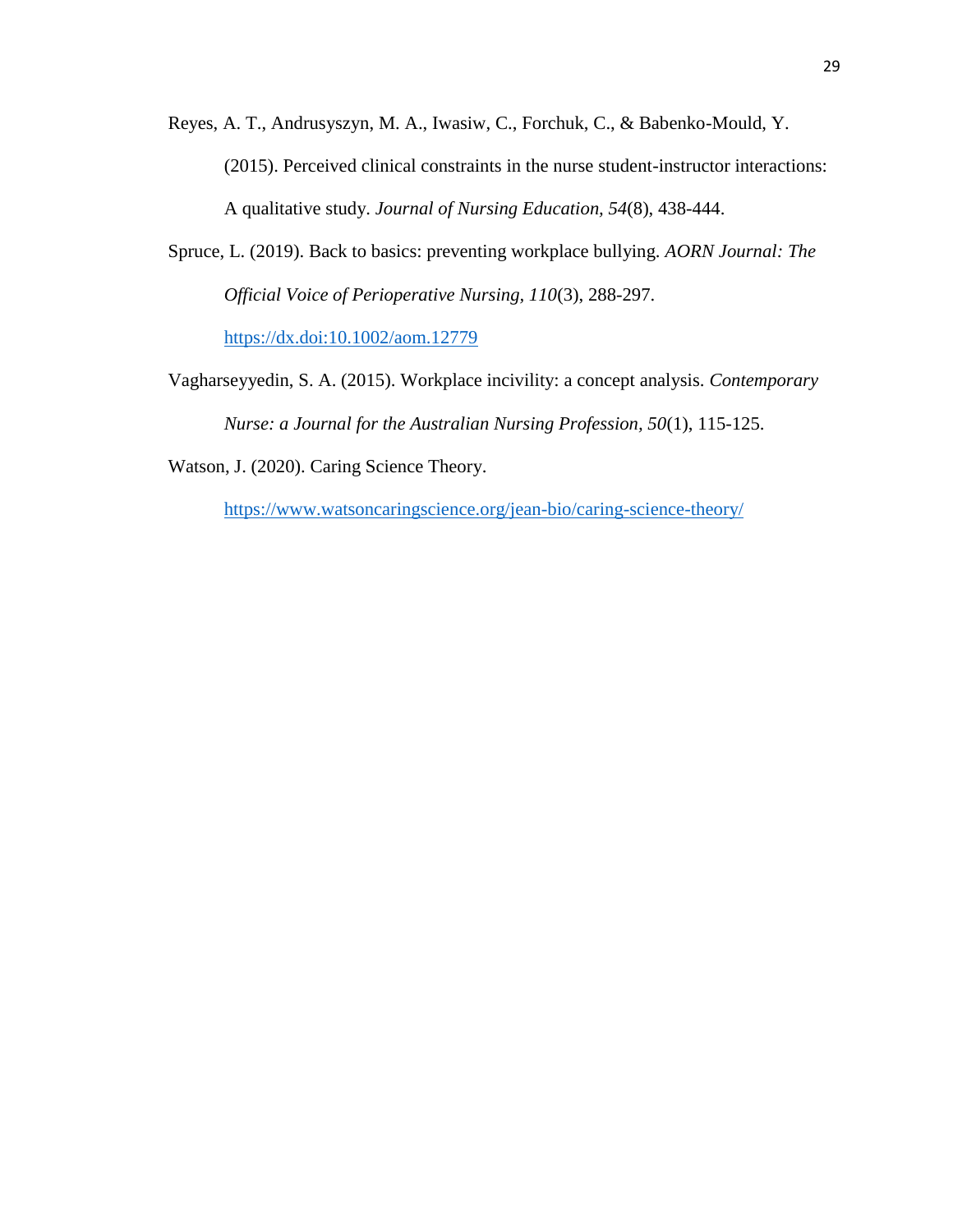# **Appendix A**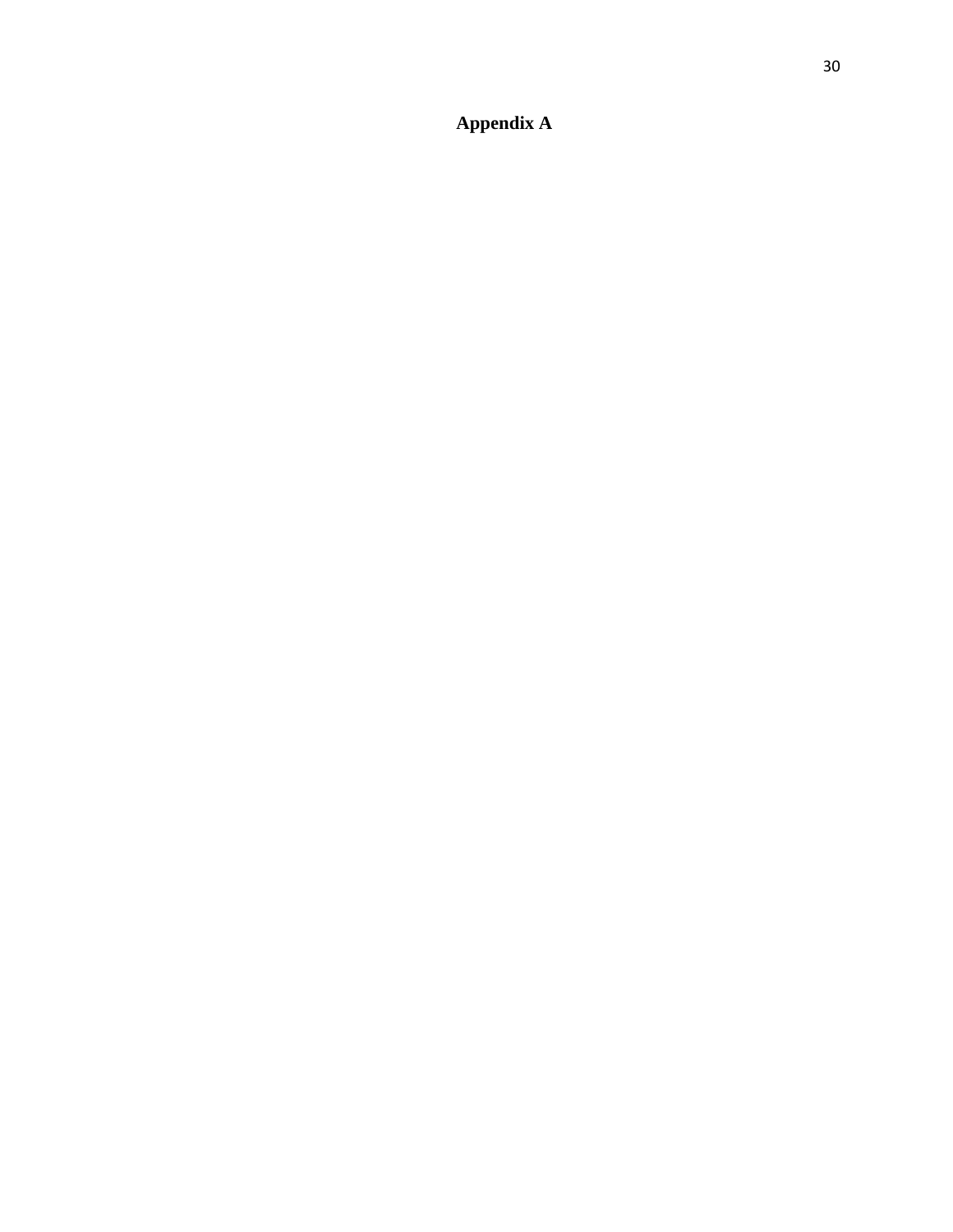

# Springfield Baptist Church

31

4309 Auburn-Knightdale Road ~ Raleigh, NC 27610 Phone: (919) 772-8078 ~ Fax: (919) 772-4259 www.springfieldbaptistchurch.com

June 25, 2021

To Whom it May Concern:

I'm writing on behalf of Cassandra Gibson. She is a Doctoral Candidate and Springfield Baptist Church

will allow her to conduct her doctoral nursing project with the Health Care Ministry Members.

Please contact me if you have any questions.

Thank you,

Dr. Faith M. Clark

Dr. Faith M. Clark SBC Health Care - Chairman

\_\_\_\_\_\_\_\_\_\_\_\_\_\_\_\_\_\_\_\_\_\_\_\_\_\_\_

(919) 772-3616

Deacon James Gibson, II Chairman of Deacons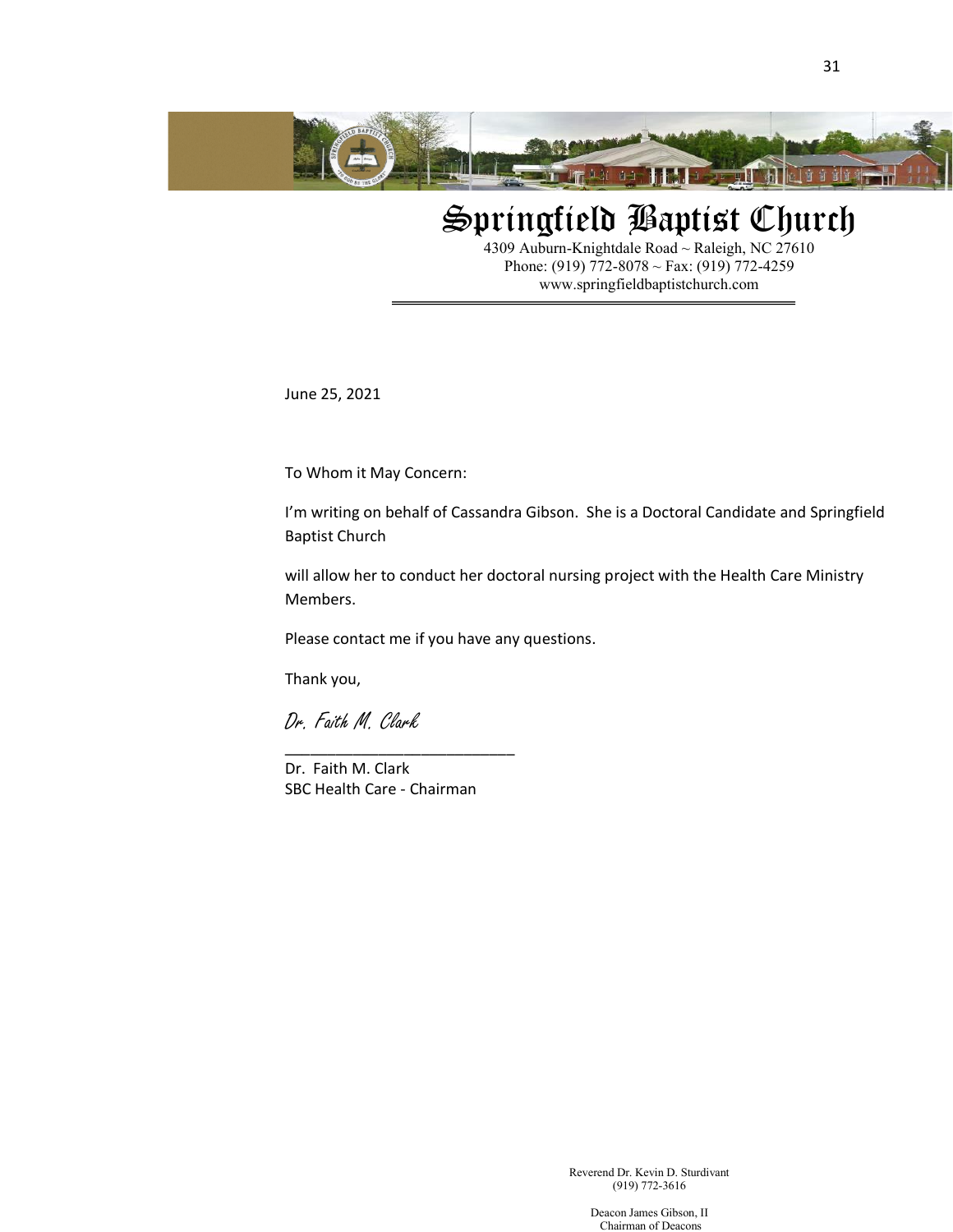## **Appendix B**

## **Email Project Invitation**

Cassandra Gibson, your sister-in-Christ, is requesting your participation in her Doctor of Nursing Practice project. This will include a PowerPoint presentation on **"Nursing Workplace Incivility and Mindfulness" on (insert date and time here).** I have attached an informed consent for your review. Directions for the surveys will be discussed at the beginning of the presentation; copies will be made available. Thank you in advance for your acceptance to participate.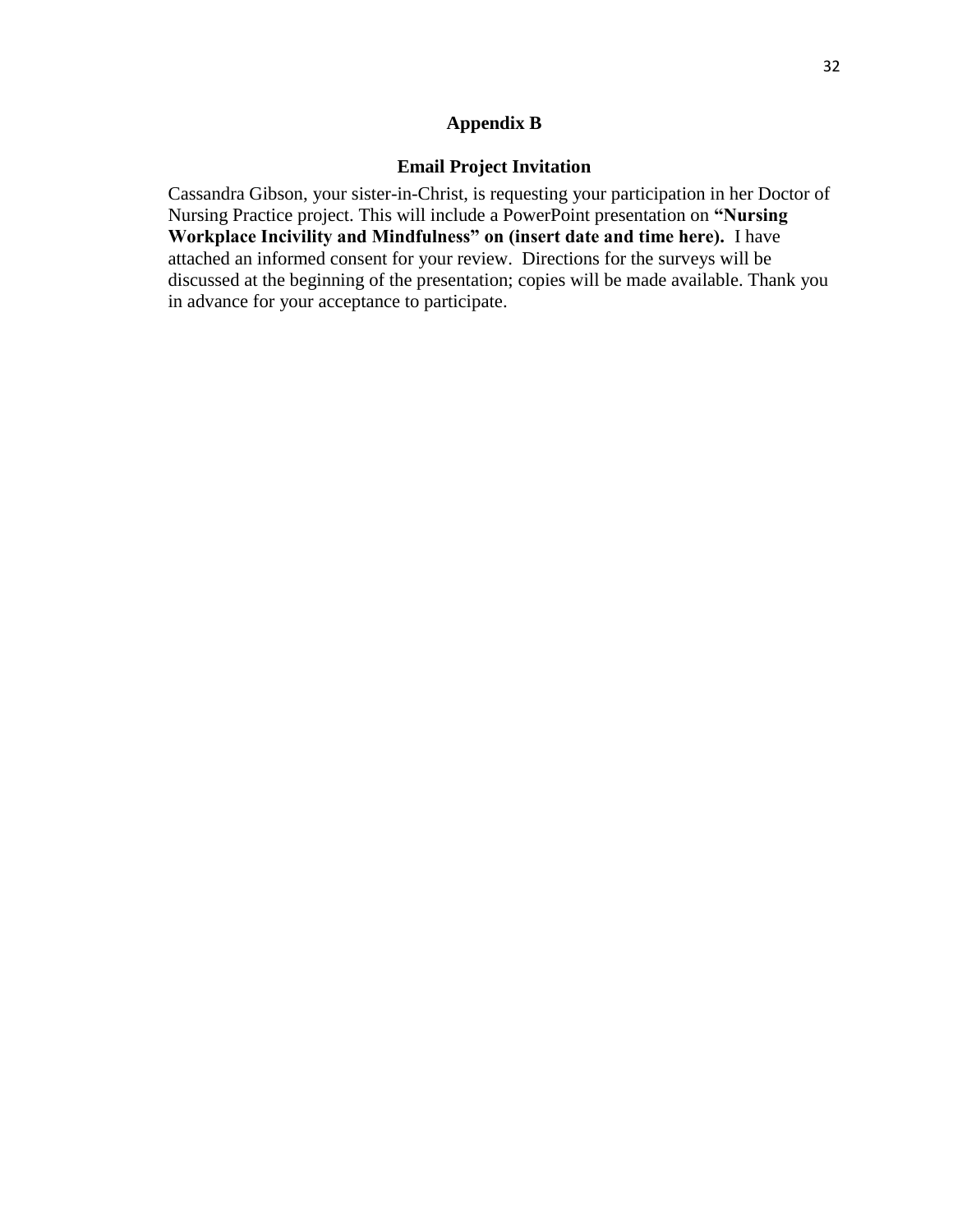## **Appendix C**

## **Gardner-Webb University IRB Informed Consent Form**

**Title of Study:** Nursing Workplace Incivility and Mindfulness

## **Researcher:**

Cassandra G. Gibson 919-264-2027 gibsonc21@yahoo.co

## **Purpose**

This project aims to explore nursing incivility intervention, mindfulness. Nursing incivility is uncivil behavior when nurse colleagues are disrespectful, rude, condescending, or bullying one another.

## **Procedure**

All full-time and part-time (licensed and unlicensed) nursing staff identified to be included in this project will receive an email invitation to participate (Appendix B). Informed consent will be attached to the email invitation and copies made available during the presentation (Appendix C). You may ask questions at any time during informed consent review.

The pre-survey (5-questions) will be administered prior to presentation questioning uncivil behaviors (Appendix D). The completion of the survey is approximately 5 minutes.

One 40-minute educational intervention PowerPoint presentation will be provided to all participants.

The post-survey (5-questions) will be administered to explore noted uncivil behaviors and response to intervention (Appendix D). The completion of the survey is approximately 5 minutes.

Those who choose to participate will complete the surveys anonymously and return the survey to a locked box in the ministry location at the clerical office. You may also return a blank survey if you choose not to participate.

## **Time Required**

It is anticipated that the study will require about 40 minutes of your time.

## **Voluntary Participation**

# **Voluntary Participation**

Participation in this study is voluntary. You have the right to withdraw from the project and survey at any time without penalty. You also have the right to refuse to answer any question(s) for any reason without penalty. If you choose to withdraw, you may request that any of your data which has been collected be destroyed unless it is in a de-identified state.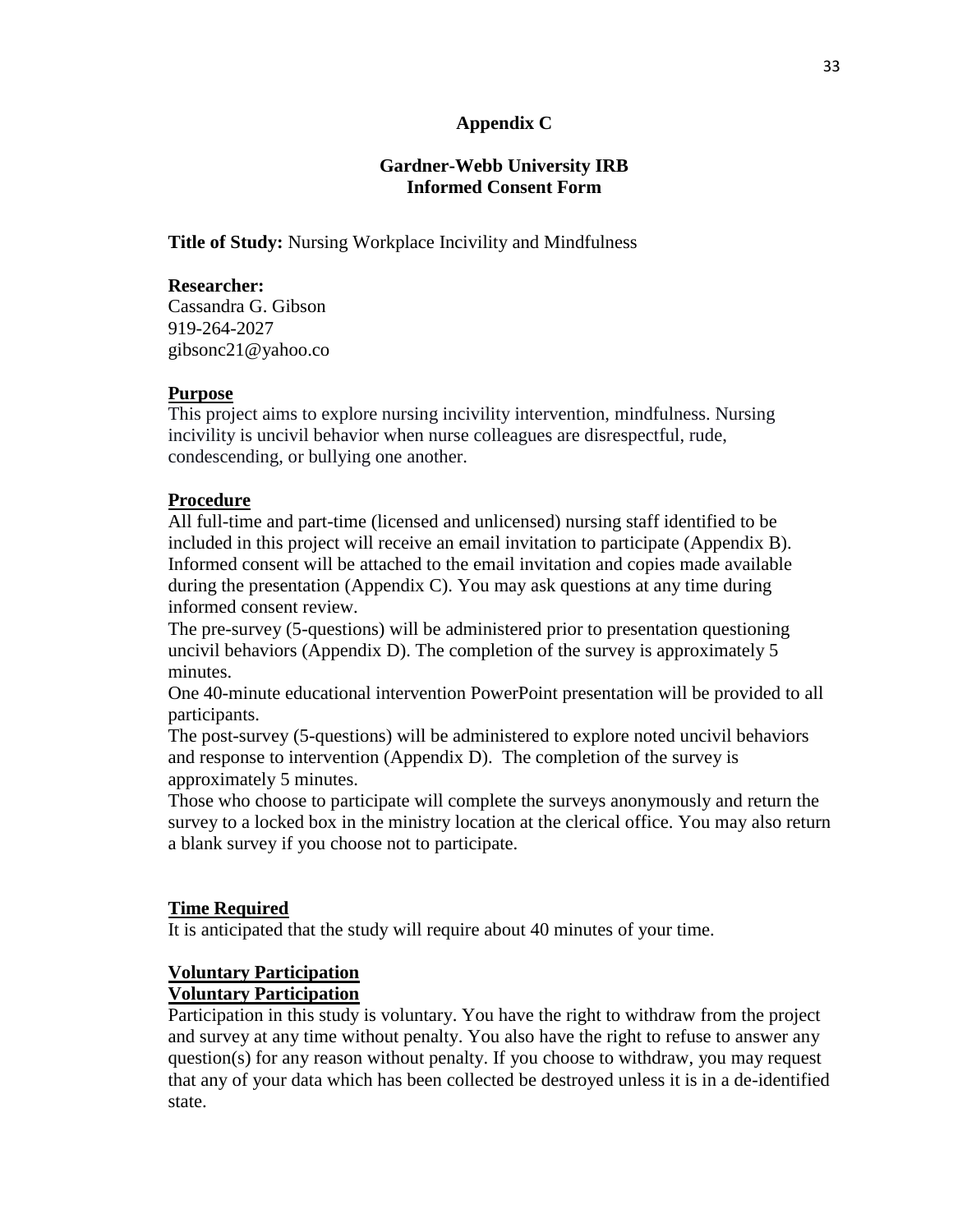#### **Confidentiality**

The information that you give in the study will be handled confidentially. Your data will be anonymous which means that your name will not be collected or linked to the data. Because of the nature of the data, it may be possible to deduce your identity; however, there will be no attempt to do so, and your data will be reported in a way that will not identify you.

#### **Risks**

There are no anticipated risks in this study.

## **Benefits**

There are no direct benefits associated with participation in this project. The project may help you to understand nursing incivility and mindfulness. The Institutional Review Board at Gardner-Webb University has determined that participation in this study poses minimal risk to participants.

#### **Payment**

You will receive no payment for participating in the study.

#### **Right to Withdraw From the Study**

You have the right to withdraw from the study at any time without penalty.

#### **How to Withdraw From the Study**

If you want to withdraw from the study, please do not submit a survey or simply submit a blank survey*.* There is no penalty for withdrawing.

#### **If you have questions about the study, contact:**

Cassandra G. Gibson 919-264-2027 cgibson5@gardner-webb.edu

Nicole Waters, DNP, RN 704-406-2302 nwaters@gardner-webb.edu

**If the research design of the study necessitates that its full scope is not explained prior to participation, it will be explained to you after completion of the study. If you have concerns about your rights or how you are being treated, or if you have questions, want more information, or have suggestions, please contact the IRB Institutional Administrator listed below.**

Dr. Sydney K. Brown IRB Institutional Administrator Gardner-Webb University Telephone: 704-406-3019 Email: [skbrown@gardner-webb.edu](mailto:jrogers3@gardner-webb.edu)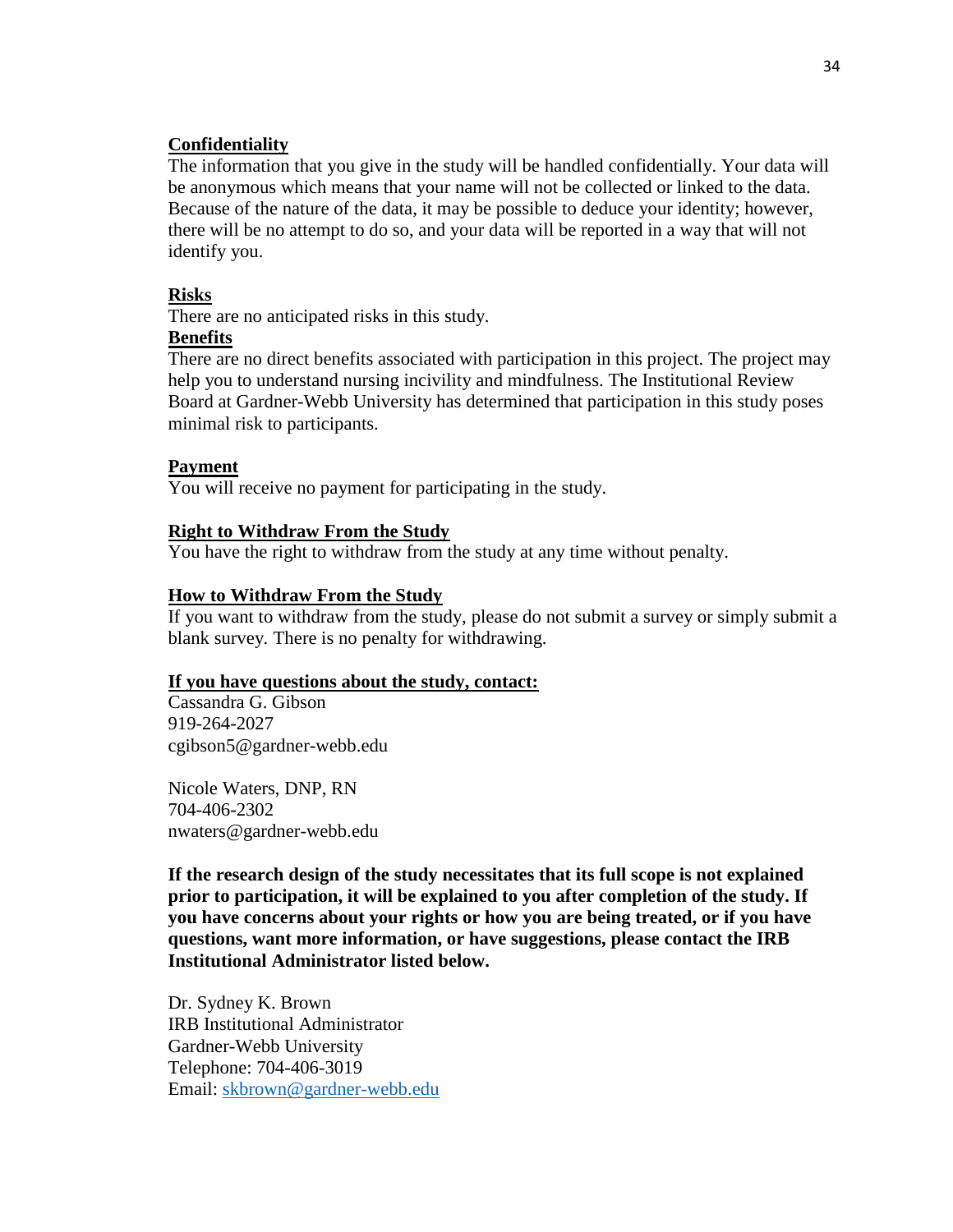A copy of this informed consent will be provided at your request. By completing the survey and submitting, you are implying consent.